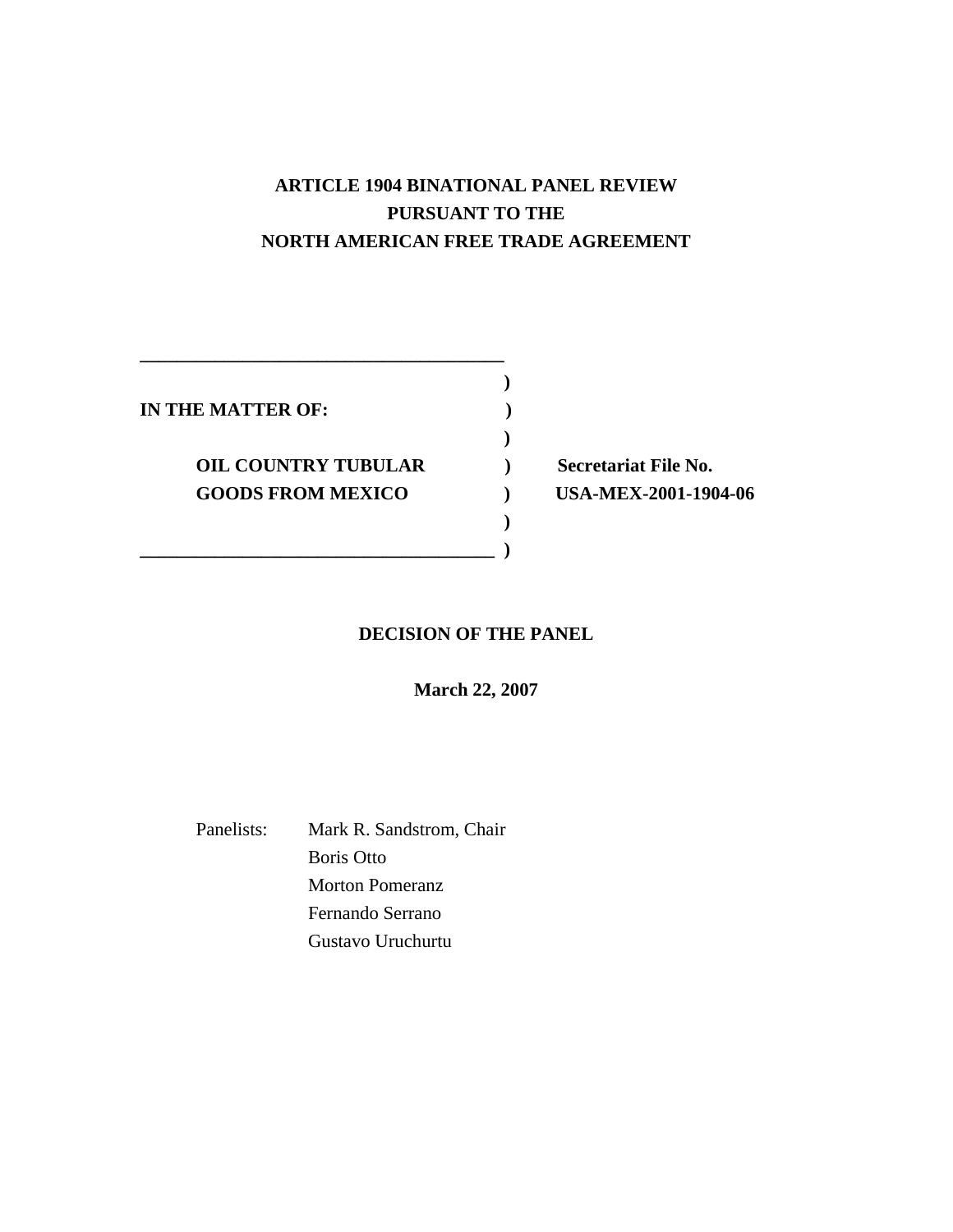Appearances:

Peter L. Sultan

Office of the General Counsel, on behalf of the Investigating Authority, the United States International Trade Commission

## Roger B. Schagrin

Schagrin Associates, on behalf of Ipsco Tubulars, Inc., Lone Star Steel Company, Maverick Tube Corporation, Newport Steel Corporation, North Star Steel Ohio, a Division of North Star Steel Company, Koppel Steel Corporation, a Division of NS Group, and Grant-Prideco Inc.

# Gregory J. Spak

White & Case, LLP, on behalf of Tubos de Acero de Mexico, S.A. de C.V. ("TAMSA")

Stephen P. Vaughn

 Skadden, Arps, Slate, Meagher & Flom LLP, on behalf of United States Steel Company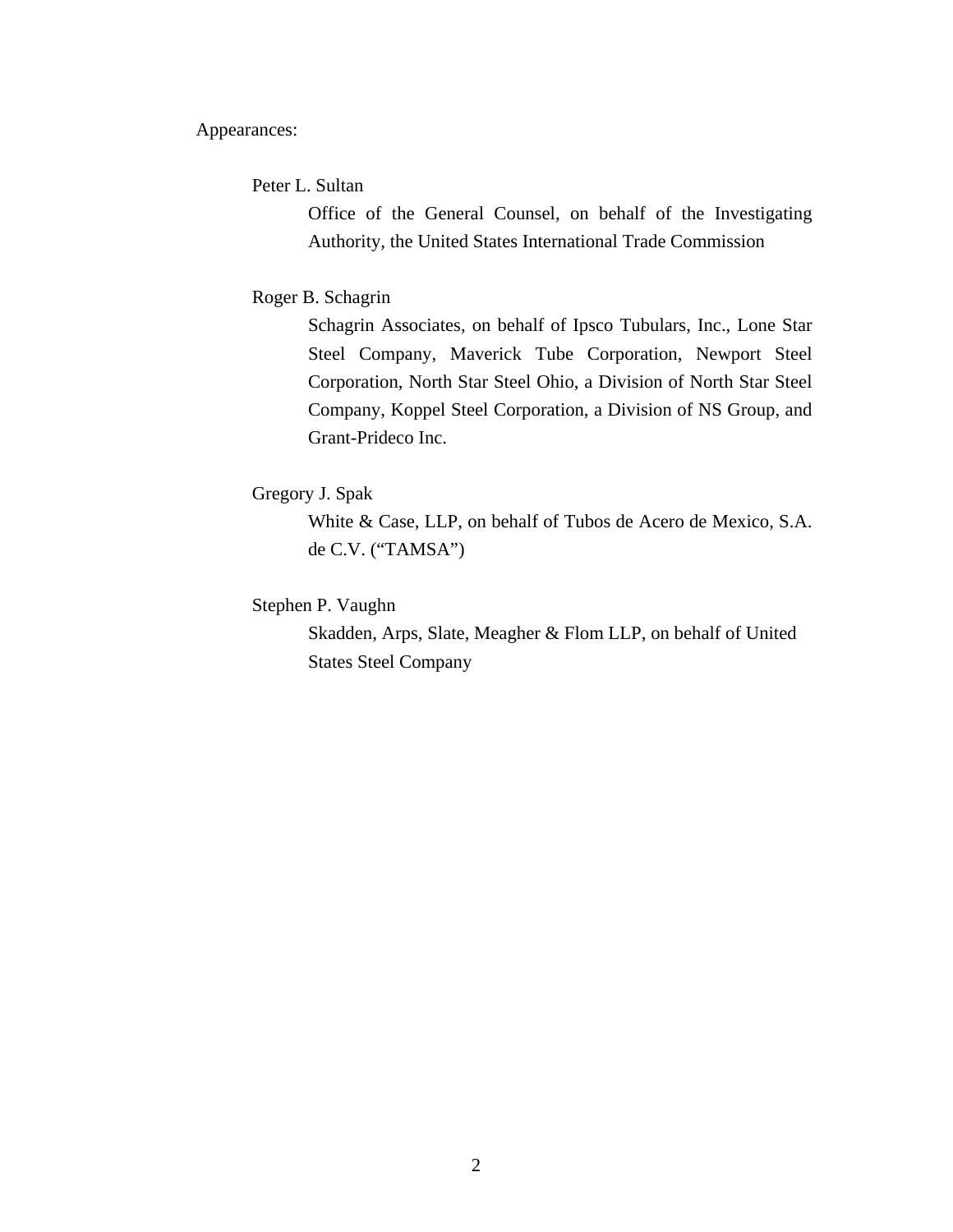# **TABLE OF CONTENTS**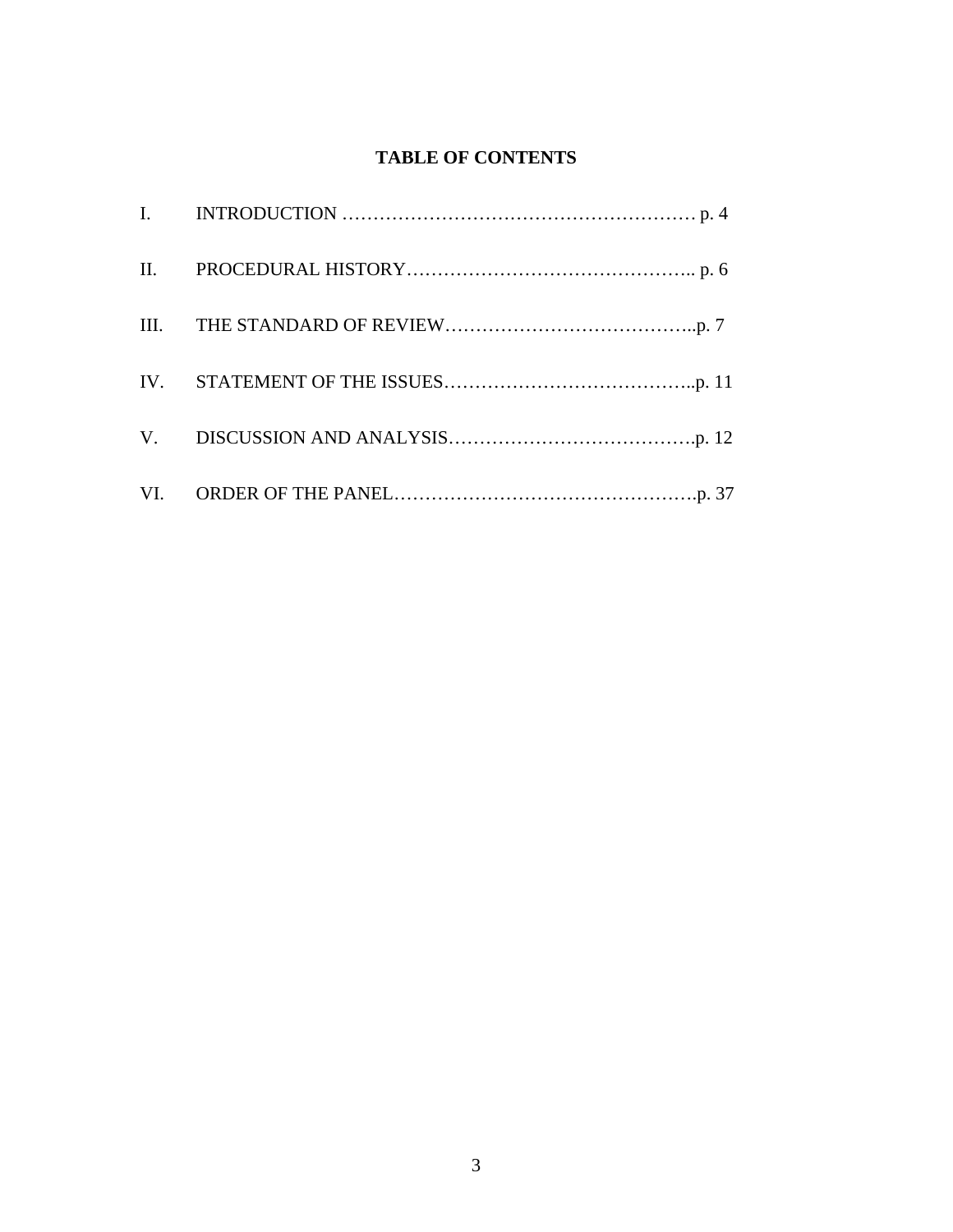### **I. INTRODUCTION**

 This Binational Panel was constituted under Article 1904(2) of the North American Free Trade Agreement ("NAFTA") and Section  $516A(g)$  of the Tariff Act of [1](#page-3-0)930, as amended (the "Tariff Act").<sup>1</sup> The Panel was appointed to review the determination of the United States International Trade Commission ("Commission"), under Section 751c of the Tariff Act<sup>[2](#page-3-1)</sup>, (1) that imports of oil country tubular goods ("OCTG") from Mexico would be likely to compete with imports of OCTG from the other subject countries and with the domestic like product, and (2) that revocation of the antidumping orders and countervailing duty order on OCTG from Argentina, Mexico, Italy, Japan and Korea would be likely to lead to the continuation or recurrence of material injury to an industry in the United States within a reasonably foreseeable time. The Views of the Commission (confidential version) are found in Oil Country Tubular Goods From Argentina, Italy, Japan, Korea and Mexico, Inv. Nos. 701-TA-364 (Review) and 731-TA-711 and 713-716 (Review), June 2001 ("Review Determination"). The public version of the Views of the Commission are found in Oil Country Tubular Goods From Argentina, Italy, Japan, Korea and Mexico, Inv. Nos. 701-TA-364 (Review) and 731-TA-711 and 713-716 (Review), USITC Pub. 3434 (July 2001).

 Tubos de Acero de Mexico, S.A. ("TAMSA") timely filed a Request for Panel Review of the Review Determination under Rule 34 of the Rules of Procedure for Article 1904 Binational Panel Reviews ("NAFTA Panel Rules"). Notices of appearances in the Panel Review were filed by the Investigating Authority, United States International Trade Commission ("Commission"), the United States Steel Corporation, as well as IPSCO

<span id="page-3-1"></span><span id="page-3-0"></span>

<sup>&</sup>lt;sup>1</sup> 19 U.S.C. § 1516a(g).<br><sup>2</sup> 19 U.S.C. § 1675(c). This section governs five-year "Sunset" reviews.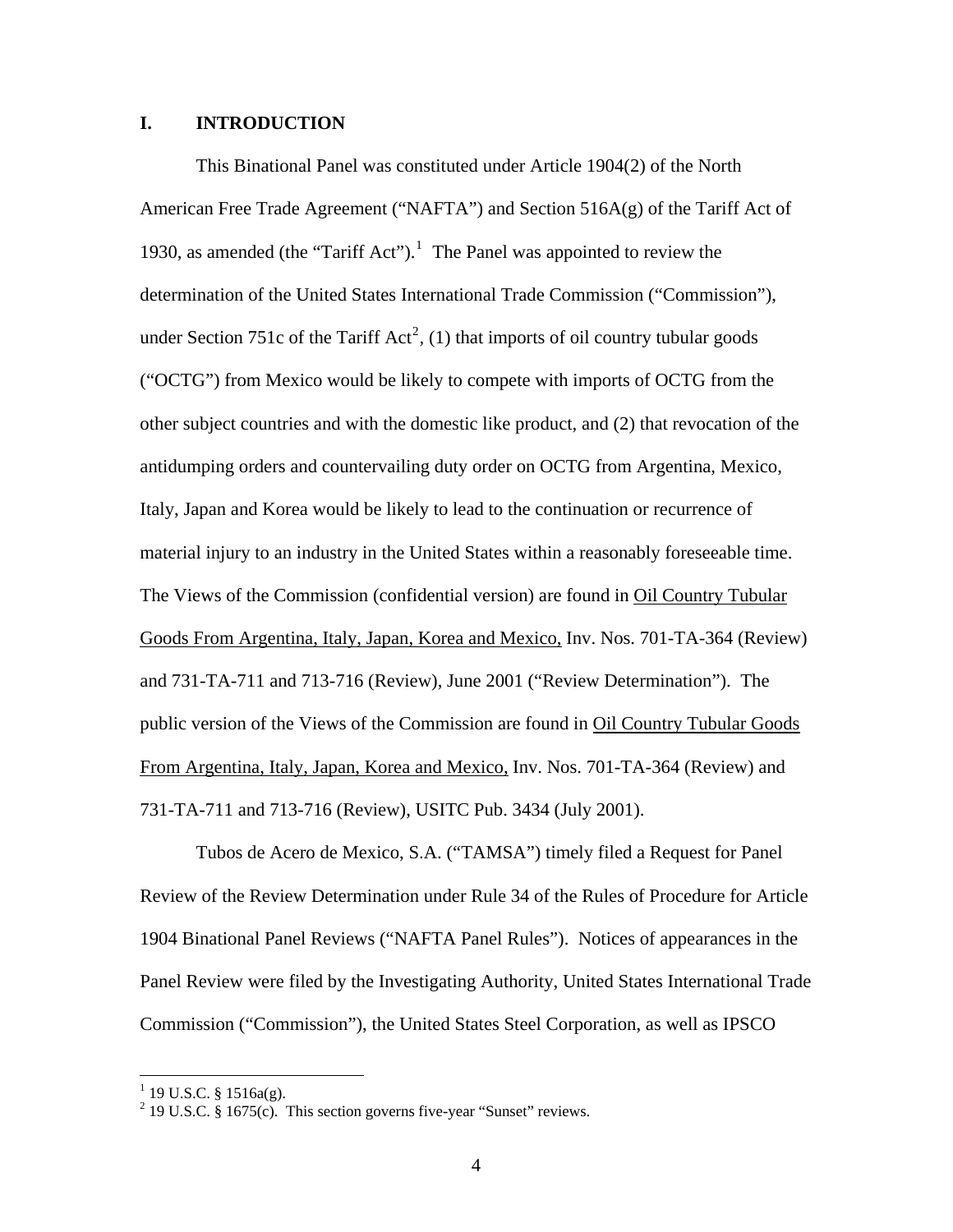Tubulars Inc., Lone Star Steel Company, Maverick Tube Corporation, Newport Steel Corporation, North Star Steel Ohio, a Division of North Star Steel Company, Koppel Steel Corporation, a Division of NS Group, and Grant-Prideco Inc., all Interested Parties to the underlying sunset review proceeding. The Complainant, the Commission, and the Interested Parties are referred to collectively as the Participants in the Panel Review.

On August 9, 2001, TAMSA filed with the NAFTA Secretariat, United States Section, a timely request for panel review to contest certain determinations made by the Commission in its sunset review. On August 15, the NAFTA Secretariat issued a notice of the request in the Federal Register.<sup>[3](#page-4-0)</sup> On September 7, 2001, TAMSA filed its Complaint along with a Statement of the Precise Nature of the Complaint

The Complainant TAMSA filed its NAFTA Panel Rule 57 Brief in support of the Complaint on December 10, 2001. Briefs in response to the Complaint were filed by the Commission and the Interested Parties on February 8, 2002. TAMSA's Reply Brief was filed on February 26, 2002. Following a suspension of the proceeding, the Panel Review was reactivated in 2006. At the request of the Panel, supplementary briefs were filed by the Participants on July 19, 2006. An oral hearing at which all of the Participants provided testimony was held on August 22, 2006.

The Panel hereby renders its decision in accordance with Article 1904.8 of the NAFTA and Part VII of the NAFTA Panel Rules.

<span id="page-4-0"></span><sup>&</sup>lt;sup>3</sup> 66 Fed. Reg. 42844 (August 15, 2001).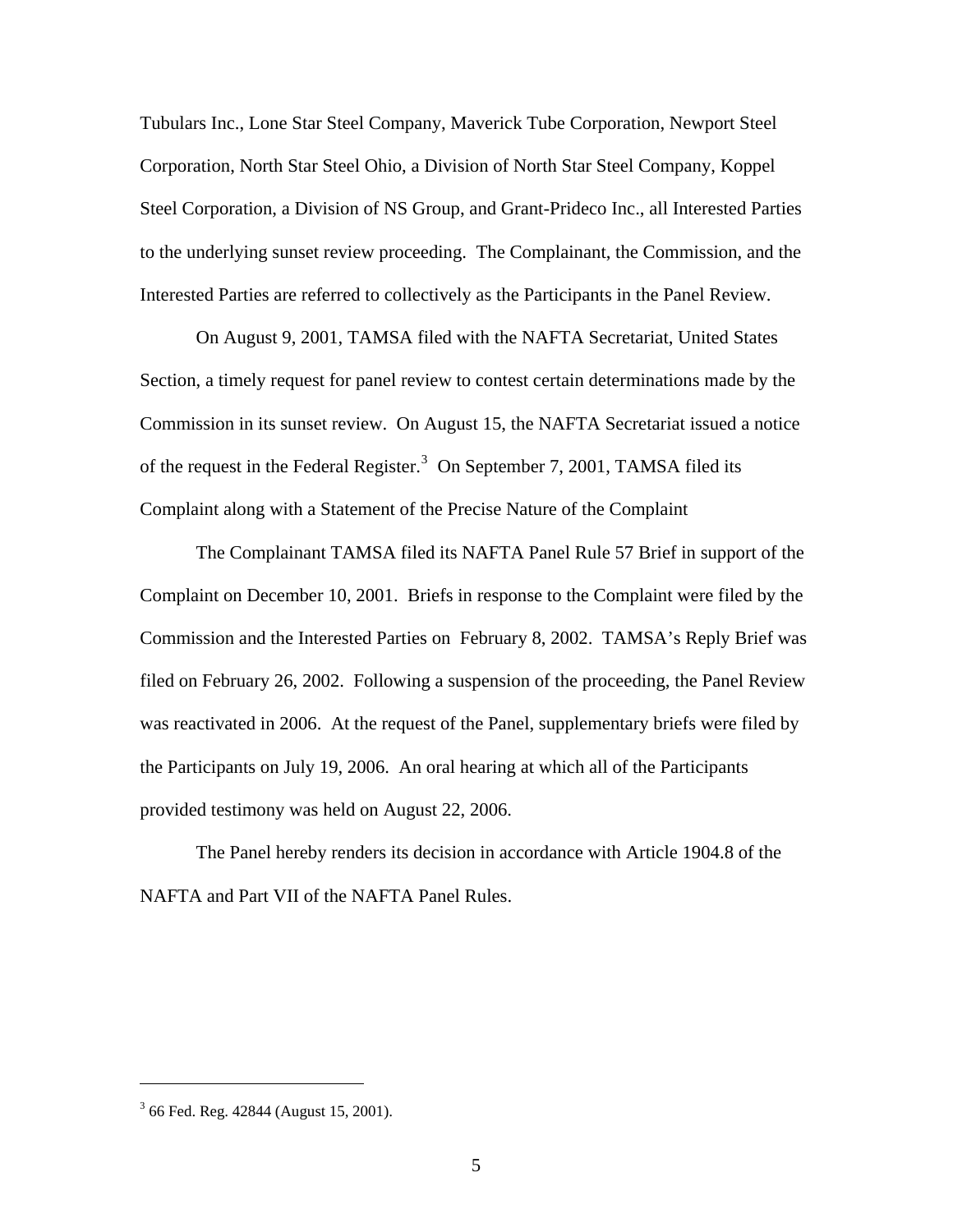## **II. PROCEDURAL HISTORY**

#### **A. The Original Determination**

The antidumping and countervailing duty orders subject to review under the Commission's Review Determination were entered after original determinations by the Department of Commerce ("Department") that the subject merchandise was being sold at less than fair value and receiving a subsidy, and by the Commission that the domestic OCTG industry was materially injured by reason of the subject imports ("Original Determination").<sup>[4](#page-5-0)</sup> The Commission's Original Determination is subject to a "sunset" review after five years.

 In making its Original Determination, the Commission evaluated whether the volume and price effects of the subject merchandise from the various countries should be considered separately, or on a cumulated basis. The imported merchandise would be evaluated cumulatively if the Commission determined that there was a reasonable overlap or competition between the subject imports from the different countries at issue, and between those imports and the domestic like product.<sup>[5](#page-5-1)</sup> The Commission found that the imports of OCTG from Austria and Spain were negligible, and thus it did not cumulate them with imports of the subject merchandise from the other countries. The Commission did find a reasonable overlap of competition among the imports of OCTG from Argentina, Italy, Japan, Korea and Mexico, and between those imports and the domestic like product. The Commission further found that the cumulated imports of the subject

<span id="page-5-0"></span> $4$  Notice of the orders appeared at 60 Fed. Reg. 41055-59 (Aug. 11, 1995).

<span id="page-5-1"></span> $<sup>5</sup>$  19 U.S.C. § 1677(7)G. The specific statutory criteria for the Commission's cumulation determination is</sup> discussed below.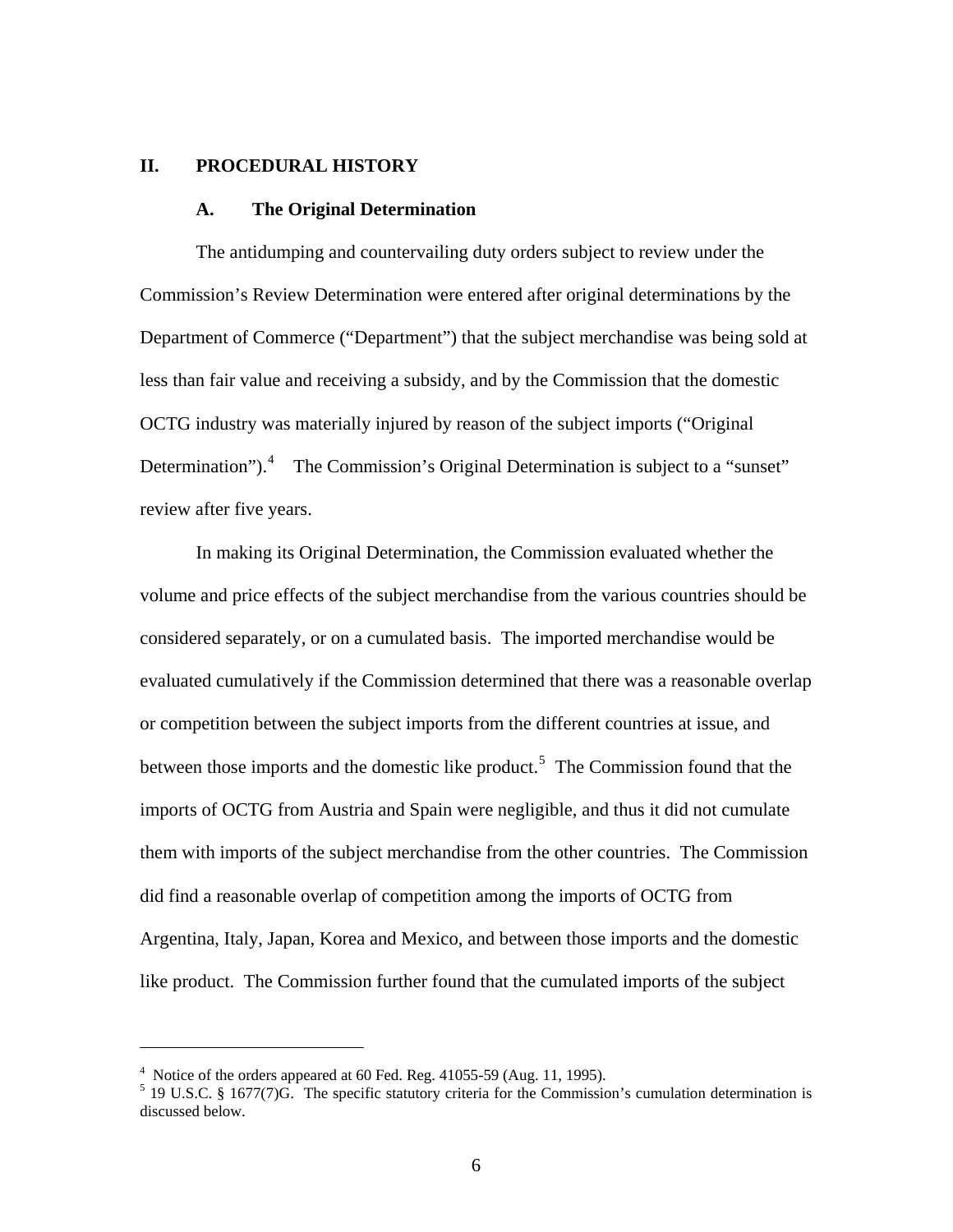merchandise from those countries caused material injury to the domestic OCTG industry. The Commission found no material injury, or threat of material injury by imports of OCTG from Austria and Spain.

#### **B. The Commission's Sunset Review Determination**

On June 3, 2000, the Commission instituted a five-year sunset review of the antidumping and countervailing duty orders on OCTG from Argentina, Italy, Japan, Korea and Mexico. On October 5, 2000, it decided to conduct full reviews pursuant to section 715 (c) of the Tariff Act to determine whether revocation of the orders on OCTG would lead to continuation or recurrence of material injury.<sup>[6](#page-6-0)</sup> In its Review Determination, the Commission exercised its discretion to cumulate subject imports of OCTG from Argentina, Italy, Japan, Korea and Mexico.<sup>[7](#page-6-1)</sup> Furthermore, the Commission determined that the revocation of the antidumping and countervailing duty orders on OCTG from Argentina, Italy, Japan, Korea and Mexico would be likely to lead to the continuation or recurrence of material injury to the domestic industry in the foreseeable future. $^8$  $^8$ 

#### **III. THE STANDARD OF REVIEW**

A. Panel Stands in the Place of a Court of the Importing Party

 This Panel's authority derives from Chapter 19 of NAFTA. Article 1904(1) provides the "each Party shall replace judicial review of the final antidumping and countervailing duty determinations with binational panel review." Pursuant to Annex 1911 of the NAFTA, the finals result of sunset reviews of antidumping and

<span id="page-6-0"></span> 6 65 Fed. Reg. 63889 (Oct. 25, 2000).

<sup>7</sup> Review Determination at 24.

<span id="page-6-2"></span><span id="page-6-1"></span><sup>8</sup> *Id*. At 39-40.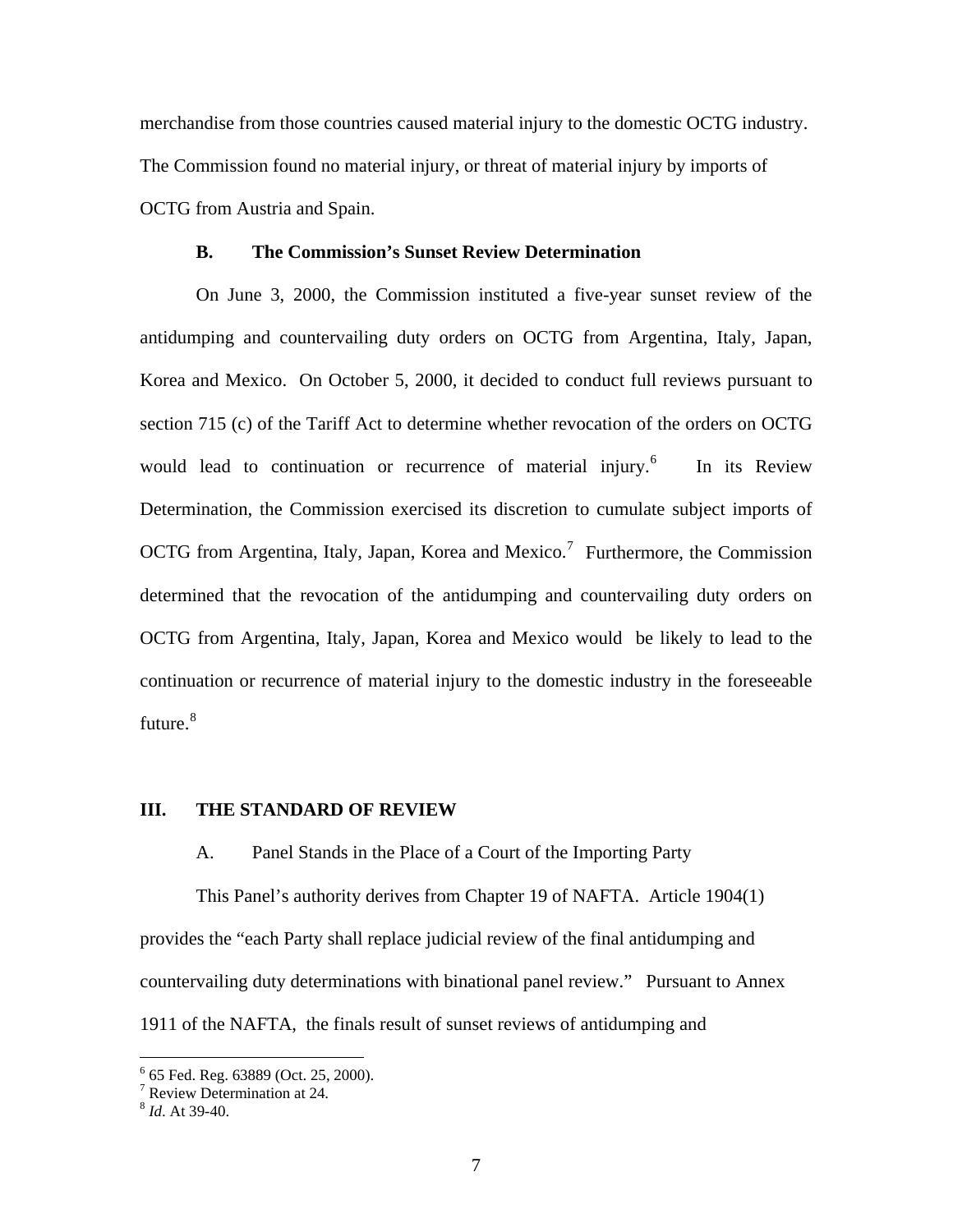countervailing duty orders are "determinations" that are reviewable pursuant to Article 1904. Article 1904(2) requires that the panel determine whether such determinations were:

. . . in accordance with the antidumping and countervailing duty law of the importing Party. For this purpose, the antidumping or countervailing duty law consists of the relevant statutes, legislative history, regulations, administrative practice and judicial precedents to the extent that a court of the importing Party would rely on such materials in reviewing the final determination of the competent investigating authority.

 Article 1904(3) states that the panel shall apply ". . . the general legal principles that a court of the importing Party otherwise would apply to a review of a determination of the competent investigating authority." If this appeal were not before this Panel, it would be before the United States Court of International Trade ("CIT"). This Panel stands in the same position that the CIT would occupy but for Article 1904. The standard of review that would be applied by the CIT, and must be applied by this Panel, is set forth in  $\S516a(b)(1)(B)(i)$  of the Tariff Act, codified at 19 U.S. Code  $\S1516a(b)(1)(B)(i)$ . This provision requires that the panel "hold unlawful any determination, finding, or conclusion found . . . to be unsupported by substantial evidence on the record or otherwise not in accordance with law…"

B. The Substantial Evidence Standard of Review

 $\overline{a}$ 

 NAFTA Article 1904(2) requires that the Panel make its review based on the administrative record in the underlying sunset review. The Panel may not undertake a *de novo* review of the Commission's determination.<sup>[9](#page-7-0)</sup> The Panel must affirm the Commission's Review Determination unless it concludes that the determination is not

<span id="page-7-0"></span><sup>9</sup> *See Cabot Corp. v. United States*, 694 F.Supp. 949, 952-52, (Ct. Int'l Trade 1988); *Ceramica Regiomontana, S.A. v. United States*, 636 F.Supp. 961, 966 (Ct. Int'l Trade 1986), *aff'd*, 810 F.2d 1137 (Fed. Cir. 1987).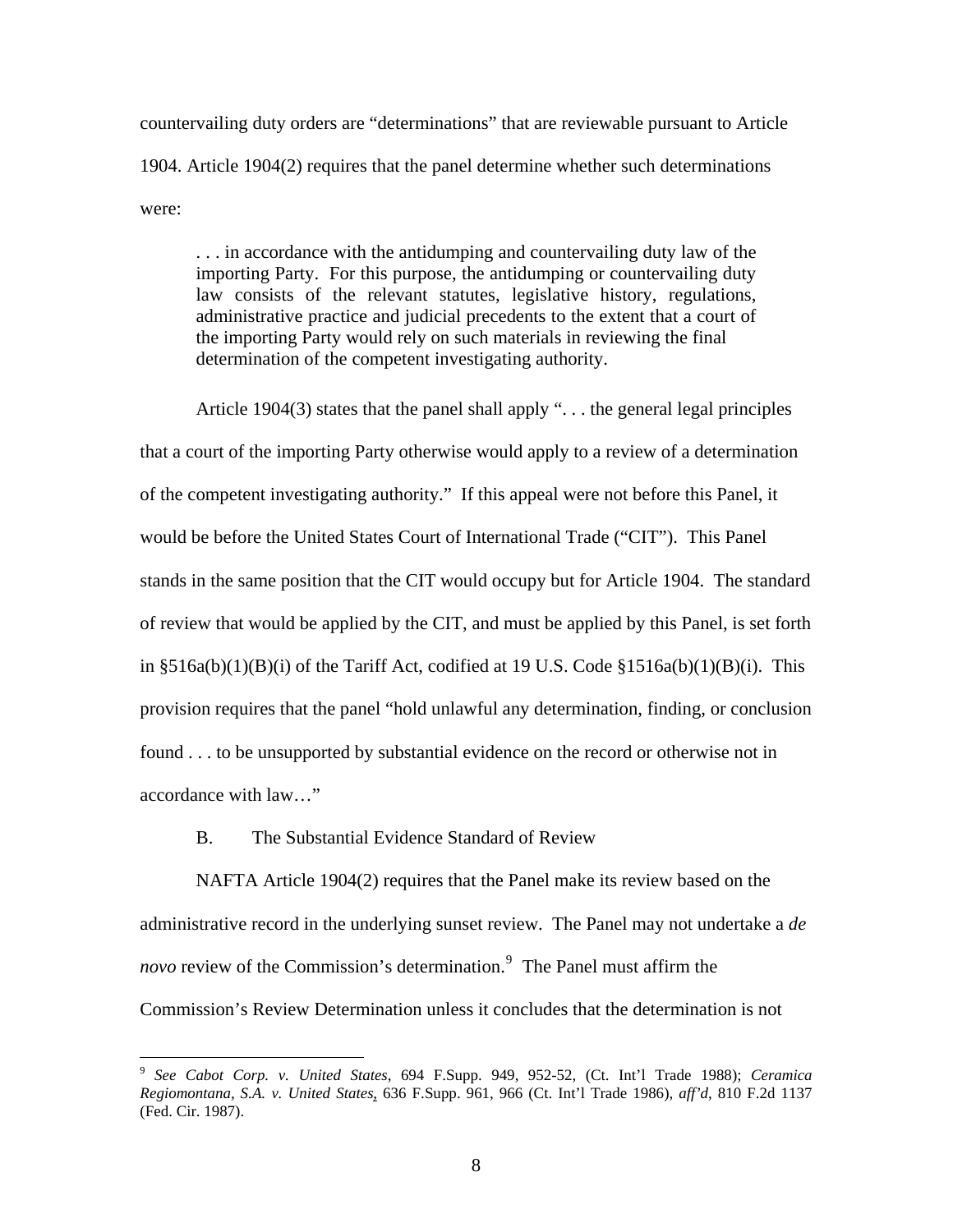supported by substantial evidence on the record. The United States Supreme Court has defined "substantial evidence" as " more than a mere scintilla . . . 'It means such relevant evidence as a reasonable mind might accept as adequate to support a conclusion  $\ldots$ <sup>[10](#page-8-0)</sup>

 The United States Court of Appeals for the Federal Circuit ("CAFC") has applied the same interpretation of "substantial evidence" in reviewing administrative agency determinations in international trade investigations. As noted by the CAFC, "The possibility of drawing two inconsistent conclusions from the evidence does not prevent an administrative agency's finding from being supported by substantial evidence.<sup> $11$ </sup>

 To this rule, the CIT has added that it is "not within the Court's domain either to weigh the adequate quality or quantity of the evidence for sufficiency or to reject a finding on grounds of a differing interpretation of the record."[12](#page-8-2) Neither a Chapter 19 panel nor a reviewing court "may . . . substitute its judgment for that of the [agency] when the choice is 'between two fairly conflicting views, even though the court would justifiably have made a different choice had the matter been before it de novo"<sup>[13](#page-8-3)</sup>

Nevertheless, as the CAFC stressed in *Gerald Metals, Inc. v. United States*<sup>[14](#page-8-4)</sup>, the substantial standard of review requires more than a mere assertion of evidence that justifies the Commission's determination. Rather, the Commission must also take into account contradictory evidence or evidence from which conflicting inferences could be drawn. The Commission must examine contradictory evidence and alternative causes of

1

<span id="page-8-0"></span><sup>10</sup> *NLRB v. Columbian Enameling & Stamping Co*., 306 U.S. 292, 300 (1939)(quoting *Consolidated Edison* 

<span id="page-8-1"></span><sup>&</sup>lt;sup>11</sup> Matsushita Electric Industrial Co. v. United States, 750 F. 2d 927, 933 (1984) (quoting <sup>11</sup> *Consolo v. Federal Maritime Comm'n,* 382 U.S. at 619-20.

<span id="page-8-2"></span><sup>&</sup>lt;sup>12</sup> Koyo Seiko Co., Ltd. v. United States, 810 F. Supp. 1287, 12 (Ct. Int'l Trade 1993)(quoting *Timken Co. v. United States, 699 F. Supp. 300, 306 (1988), aff'd 894 F. 2d 385 (Fed. Cir, 1990)).* 

<span id="page-8-3"></span><sup>&</sup>lt;sup>13</sup> American Spring Wire Corp. v. United States, 590 F. Supp. 1273, 1276 (Ct. Int'l Trade 1984), *aff'd sub nom. Armco, Inc. v. United States*, 760 F.2d 249 (Fed. Cir. 1985)(quoting *Universal Camera Corp. v.* 

<span id="page-8-4"></span><sup>&</sup>lt;sup>14</sup> 132 F.3d 716, 720 (1977).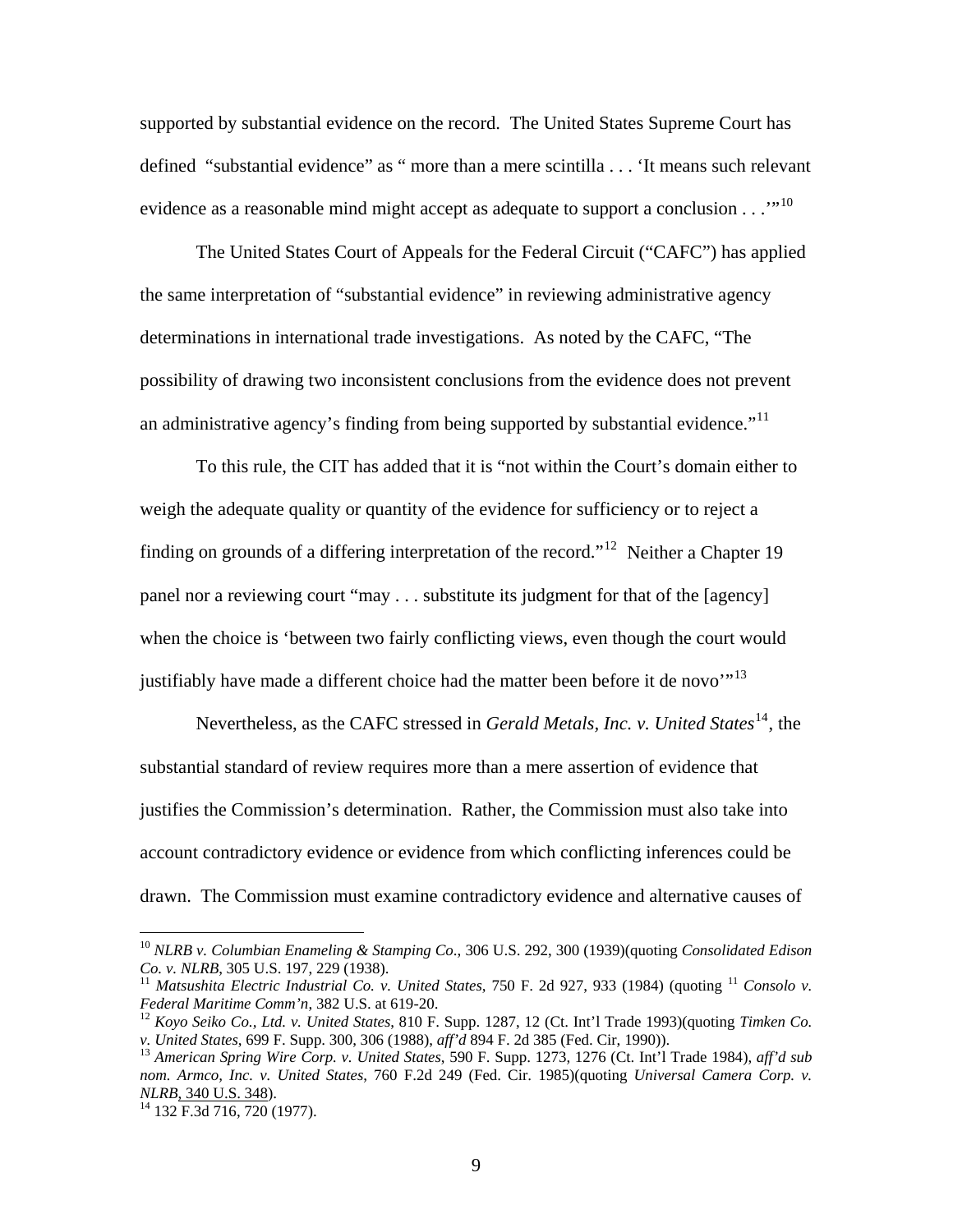injury "to ensure that the subject imports are causing injury, not simply contributing to the injury in a tangential or minimal way."<sup>[15](#page-9-0)</sup>

**C.** The "Otherwise Not in Accordance with Law" Standard of Review

In determining whether the Commission's interpretation of the governing statute is "in accordance with law," the Panel follows the two-stage approach adopted by the Supreme Court in *Chevron, U.S.A., Inc. v. Natural Resources Defense Council Inc*., 467 U.S. 837 (1984) ("*Chevron*"). First, if the intent of Congress is unambiguous, the judiciary (i.e., the Panel) would be the final authority to determine whether an administrative interpretation is consistent with clear congressional intent. If the statute is silent or ambiguous, the "question for the court is whether the agency's answer is based on a permissible construction of the statute.<sup>[16](#page-9-1)</sup> The "agency's interpretation need not be the only reasonable construction or the one the court would adopt had the question initially arisen in a judicial proceeding."<sup>[17](#page-9-2)</sup> As long as the agency's interpretation is reasonable, that is sufficient under the *Chevron* ruling.

It is a principle of U.S. administrative law that an agency's ruling in an adjudicative proceeding must be supported by reasoned decision making, with the various connections among the agency's fact findings, its reasoning process, and its conclusions being sufficiently clear.<sup>[18](#page-9-3)</sup> The agency's decisional path must be reasonably discernable from its determination. Within the four corners of its determination, the agency must

<span id="page-9-0"></span><sup>15</sup> *Taiwan Semiconductor Indus. Ass'n v. U.S. Int'l Trade Comm'n*, 266 F.3d 1339, 1345 (Fed. Cir. 2001). Note that this decision involved a review of a material injury determination in an antidumping investigation. The threshold of injury required for an affirmative finding in an antidumping or countervailing duty investigation is higher than the injury standard applied in a sunset review.<br><sup>16</sup> Chevron. at 842-843.

<span id="page-9-3"></span><span id="page-9-2"></span><span id="page-9-1"></span><sup>16</sup> *Chevron*, at 842-843. 17 *Id*. 18 *See Securities & Exchange Comm'n v. Chenery Corp*, 332 U.S. 194, 196-97 (1947): *Burlington Truck Lines v. United States*, 371 U.S. 156-168-69 (1962).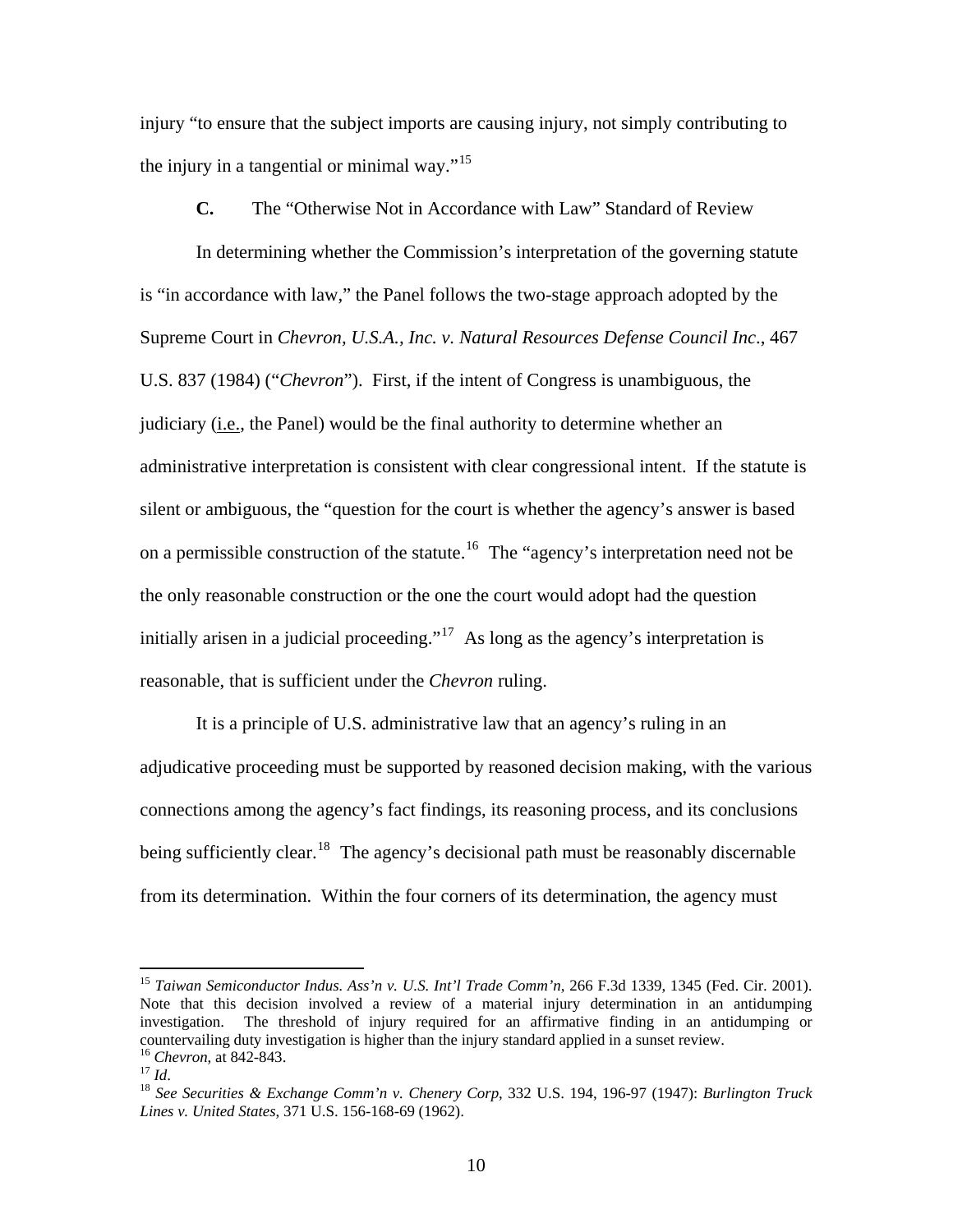articulate a rational connection between the facts found and the choice made.<sup>[19](#page-10-0)</sup>

## **IV. STATEMENT OF THE ISSUES**

#### A. Definition of Likely

Whether the Commission applied an unlawful standard for sunset reviews by misinterpreting the term "likely" in its determinations that (1) imports from Mexico would be likely to lead to a continuation or recurrence of injury, and (2) that imports of OCTG from Mexico would be likely to compete with the subject imports from other countries and with the domestic like product.

## B. Cumulation

 $\overline{a}$ 

Whether the Commission's decision to cumulate the effects of imports of OCTG from Mexico with such subject merchandise from Argentina, Italy, Japan, and Korea was supported by substantial evidence on the record or otherwise in accordance with law.

C. Likely Continuation or Recurrence of Material Injury

Whether the Commission's determination that revocation of the antidumping and countervailing duty orders on imports of OCTG from Argentina, Italy, Japan, Korea, and Mexico would be likely to lead to the continuation or recurrence of material injury was supported by substantial evidence on the record or otherwise in accordance with law.

<span id="page-10-0"></span><sup>19</sup> *See Bowman Transp., Inc. v. Arkansas-Best Freight System, Inc*., 419 U.S. 281, 286 (1974); *Wheatland Tube Co. v. United States,* 161 F.3d 1365, 1369 (Fed. Cir. 1988).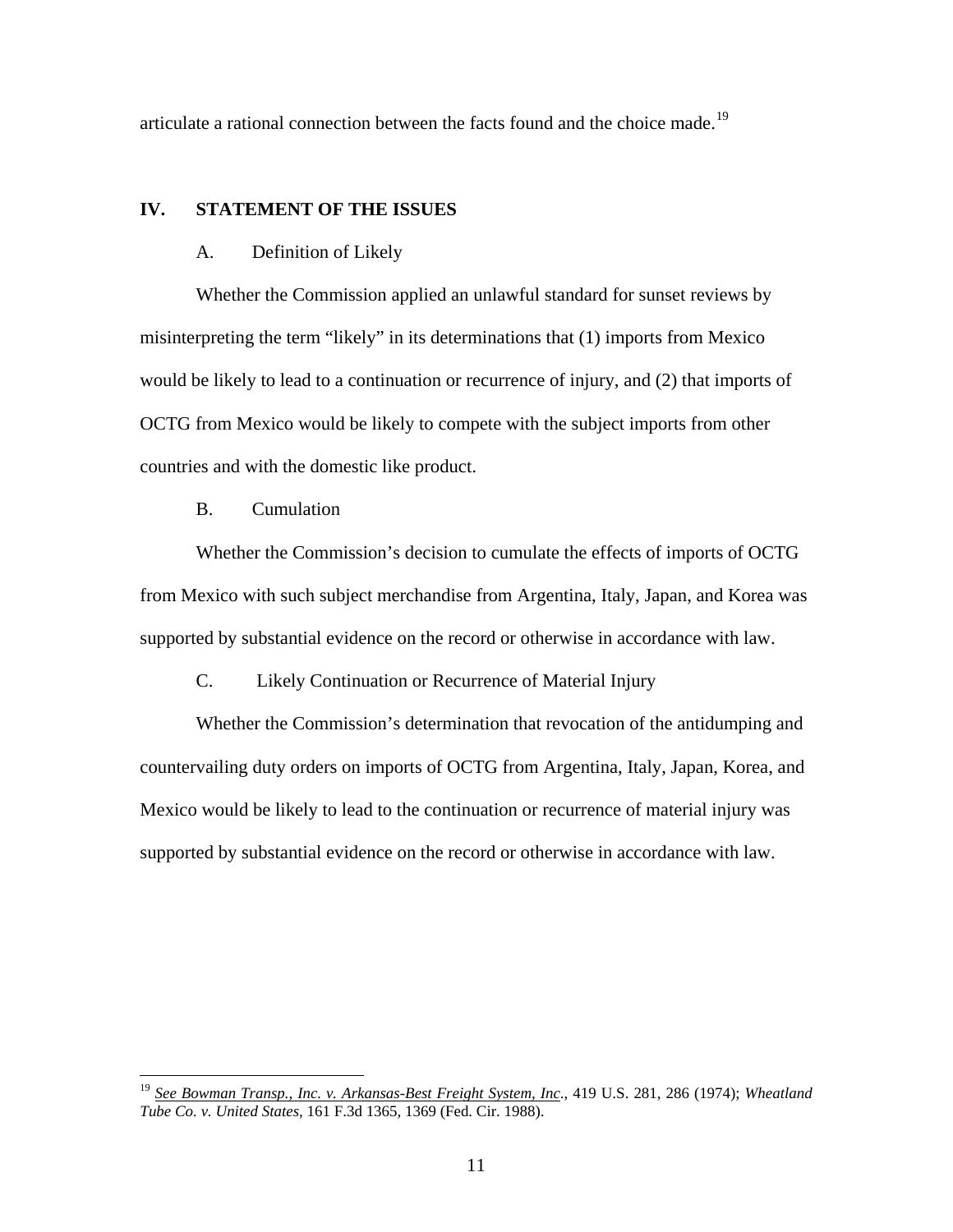## **V. DISCUSSION AND ANALYSIS**

#### A. The Likely Standard

In its Brief in support of the Complaint ("TAMSA Brief") , TAMSA alleges that the Commission has misinterpreted the unambiguous plain language of the Tariff Act and re-defined the term "likely" inconsistent with its ordinary meaning. Complainant refers to two determinations made by the Commission in which it alleges that the agency incorrectly defined the term: (1) the cumulation determination that the subject imports from Mexico would be "likely" to compete with the subject imports from other countries and with the domestic like product<sup>[20](#page-11-0)</sup>, and (2) the injury determination that the revocation of the antidumping and countervailing duty orders would be "likely" to lead to a continuation or recurrence of material injury.<sup>[21](#page-11-1)</sup> The Complainant requested that the Commission remand the case to the Commission with instructions to apply the "plain meaning" of the word likely (i.e. "probable" or "more probable than not") in the statutory determinations made in its Review Determination.

The Commission, and the representatives of the domestic producers of OCTG, argued in their Response Briefs that, where as in this case, the meaning of the term is not plain, the agency must be given deference in the manner in which it defines and applies it in its investigation. Furthermore, the Commission argued that the term could be correctly applied in cases where there were more than one possible outcomes, rather than cases where there would be only one likely outcome as argued by Complainant. The Commission argued that the definition of "likely" was broader than alleged by the Complainant and in the discretion of the agency to determine. The Panel notes that in

<span id="page-11-0"></span> $20$  19 U.S.C.1675a(a)(7).

<span id="page-11-1"></span> $^{21}$  19 U.S.C.§ 1675(a).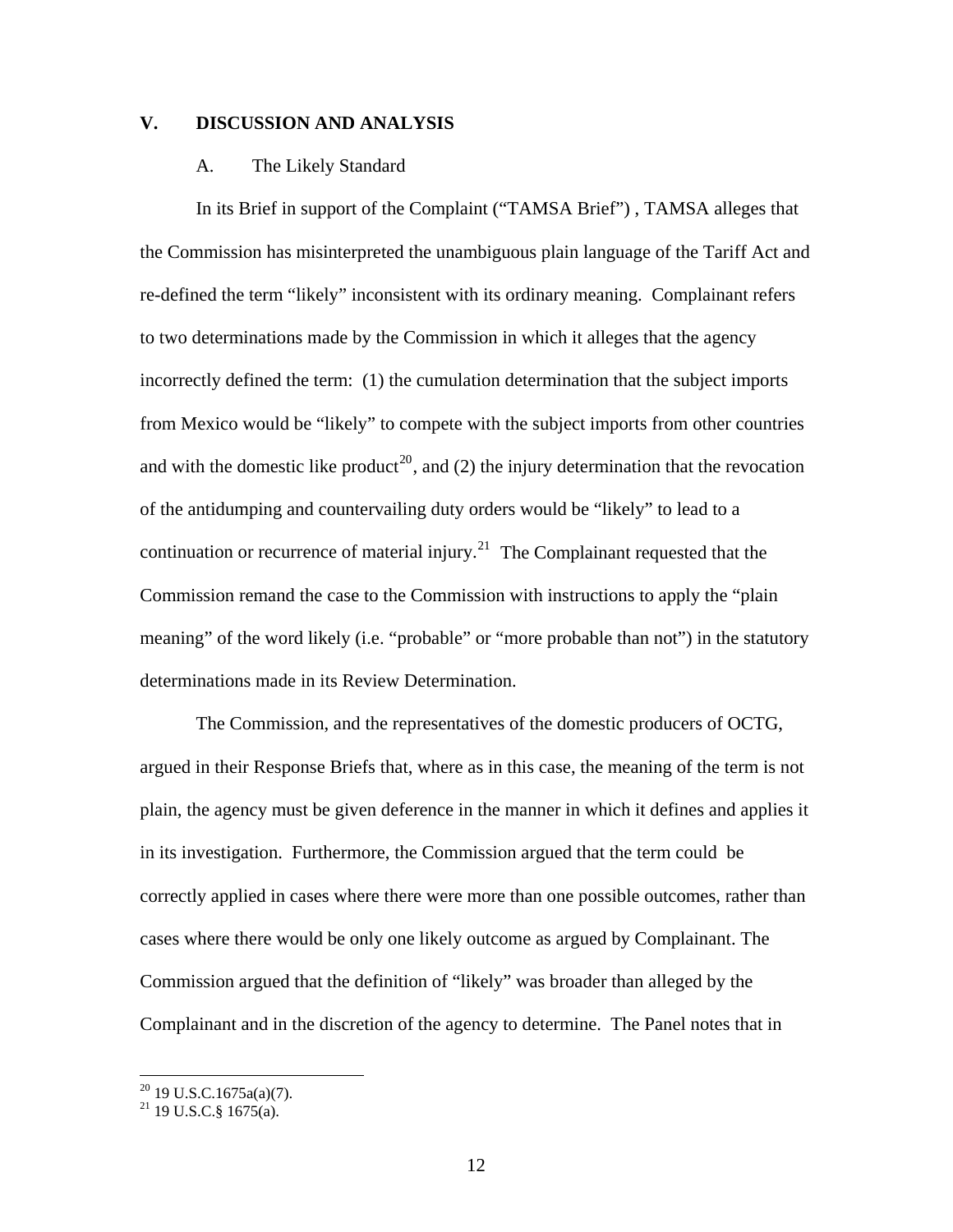making its cumulation and material injury determinations, however, the Commission did not specifically state which standard of "likely" it applied, but rather that the determinations were, in general, based on substantial evidence on the record and otherwise in accordance with the law.

Subsequent to their submissions, the CIT has issued several decisions regarding the definition of "likely" in the statute governing sunset reviews. The term has been interpreted by the CIT to mean "probable" or "more likely than not."<sup>[22](#page-12-0)</sup> In particular, the CIT ruled on the definition of "likely" in a case that involved the same Review Determination and the same issues as are the subject of this panel review. The CIT ruling was issued in the case of *Siderca S.A.I.C., et. al. v. United States*, ("*Siderca*").[23](#page-12-1)

 In *Siderca*, Plaintiffs Siderca from Argentina, Dalmine, from Italy, and NKK Tubes from Japan ("Plaintiffs")<sup>[24](#page-12-2)</sup>, challenged the same Review Determination that is the subject of this panel review. Plaintiffs challenged the Commission's Review Determination arguing, among other claims, that the Commission's interpretation of the term "likely" on the governing statute was not in accordance with law. In response, the CIT initially remanded the Review Determination to the Commission directing the agency to indicate what standard it had actually used, and if the standard was incorrect, to revisit its determination accordingly. In its remand determination, the Commission stated:

The Commission hereby provides the following clarification in response to the Court's April 5, 2005 [remand] order. The "likely" standard has

<span id="page-12-0"></span><sup>22</sup> *See, e.g. Siderca, S.A.I.C. v. United States*, 350 F. Supp. 2d 1223 (Ct. Int'l Trade 2004); *NMB Singapore Ltd. v. United States,* 288 F. Supp. 1306 (Ct. Int'l Trade 2003); *Usinor Beator v. United States*, 342 F. Supp. 2d.1267 (Ct. Int'l Trade 2004).

<span id="page-12-1"></span><sup>&</sup>lt;sup>23</sup> 391 F. Supp. 2d. 1353 (CIT 2005).

<span id="page-12-2"></span><sup>&</sup>lt;sup>24</sup> The three foreign producers are members of the same multinational entity, the Tenaris Group, of which TAMSA is also a member.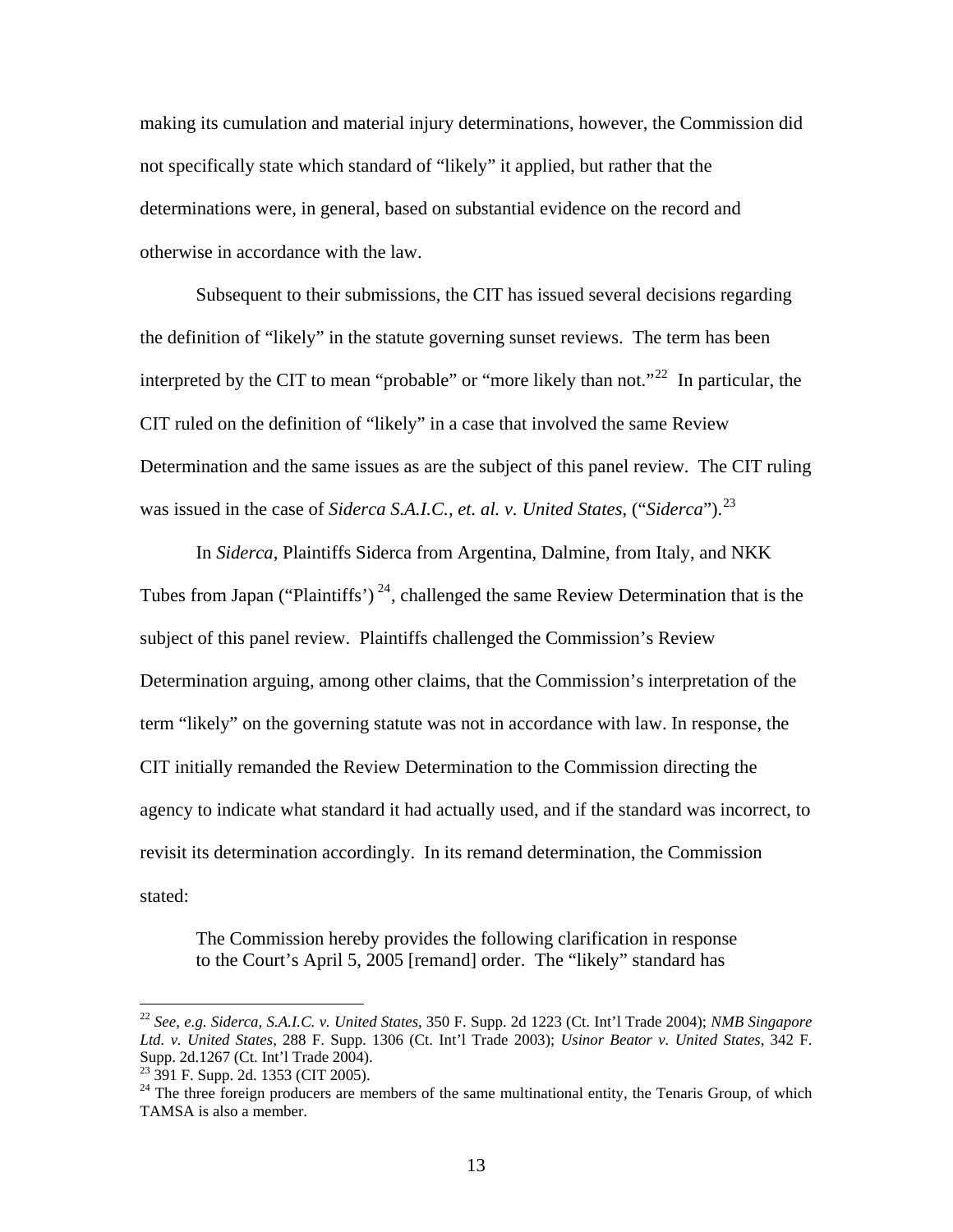been the subject of several decisions by the Court, and of several Commission remands. The Commission has never applied a standard that equates "likely" with "possible," either in the determination at issue here or in any previous five-year review determination. In our original views in these reviews we applied a "likely" standard that is consistent with how the Court has defined that term in Slip Op. 04-133 as well in prior opinions addressing this issue.<sup>[25](#page-13-0)</sup>

 Accordingly, in its remand determination involving the same Review Determination, the Commission has declared to the CIT that it applied the "likely" standard consistent with the definition determined by the CIT in prior determinations, namely "probable" or "more likely than not." In its prayer for relief in this panel investigation, Complainant TAMSA requests the that Panel find that the Commission has misapplied the "likely" standard in making its cumulation and material injury determination, and that the Panel remand the results of the Commission's findings with instructions to amend the Remand Determination in accordance with the proper "likely" standard.

Given the remand determination of the Commission in the *Siderca* case, this Panel sees no need to remand the Commission's determination on the question of the definition of the standard of "likely" applied by the Commission in the Review Determination. The Commission has already stated to a United States court reviewing the same determination as is the subject of this panel review that it has applied a "likely' standard consistent with the definitions that have been determined by the CIT in previous cases. Were this Panel to remand the question to the agency, it would certainly restate its prior position.

<span id="page-13-0"></span><sup>&</sup>lt;sup>25</sup> Response of Commission to Remand Order (June 6, 2005).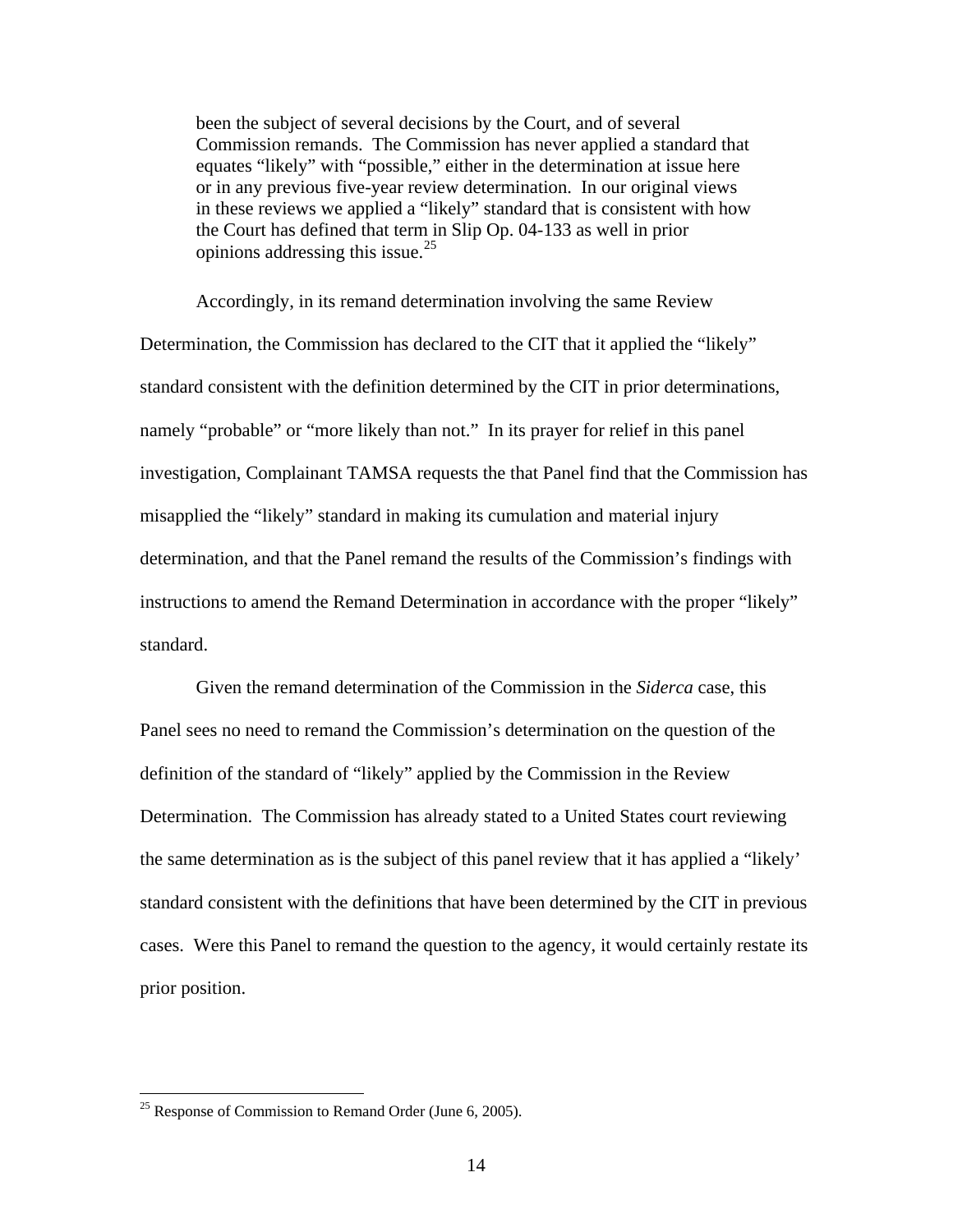This Panel is therefore left with the question as to whether, applying the

appropriate standard of "likely", the Commission misapplied that standard in making its affirmative determinations on cumulation and material injury. In other words, the Panel is left with determining whether there substantial evidence on the record to support the Commission's determinations using a standard of "likely" equivalent to "probable" or "more likely than not"?

 The Panel notes that this approach is consistent with that taken by the CIT in the parallel *Siderca* case:

In its remand determination, the ITC states "in our original views in these reviews we applied a 'likely' standard that is consistent with how the Court has defined the term in *Siderca , S.A.I.C., et. Al. v, United States, Consol. Ct. No. 01-692 (June 6, 2005)*." The court will accept this statement as an assertion that the evidence amassed and cited by the agency is such as to meet or surpass the burden under the "probable" standard. Therefore, at this juncture, the only way in which the agency's statement can be measured is by the sum of the record evidence that supports the agency's determination here.<sup>[26](#page-14-0)</sup>

# B. Cumulation

 In the Prayer for Relief in the TAMSA Brief, Complainant requests the Panel to "find that the Commission misapplied the 'likely' standard for sunset reviews in its determination that imports of OCTG from Mexico were 'likely' to compete with other subject imports and with the domestic like product."<sup>[27](#page-14-1)</sup> In the Prayer for Relief of its Supplemental Brief (TAMSA Supplemental Brief), TAMSA requests that the Panel "Determine that the Commission's decision to cumulate imports of OCTG from Mexico

<span id="page-14-0"></span> $26$  Siderca at 1357.

<span id="page-14-1"></span><sup>&</sup>lt;sup>27</sup> TAMSA Brief at 39.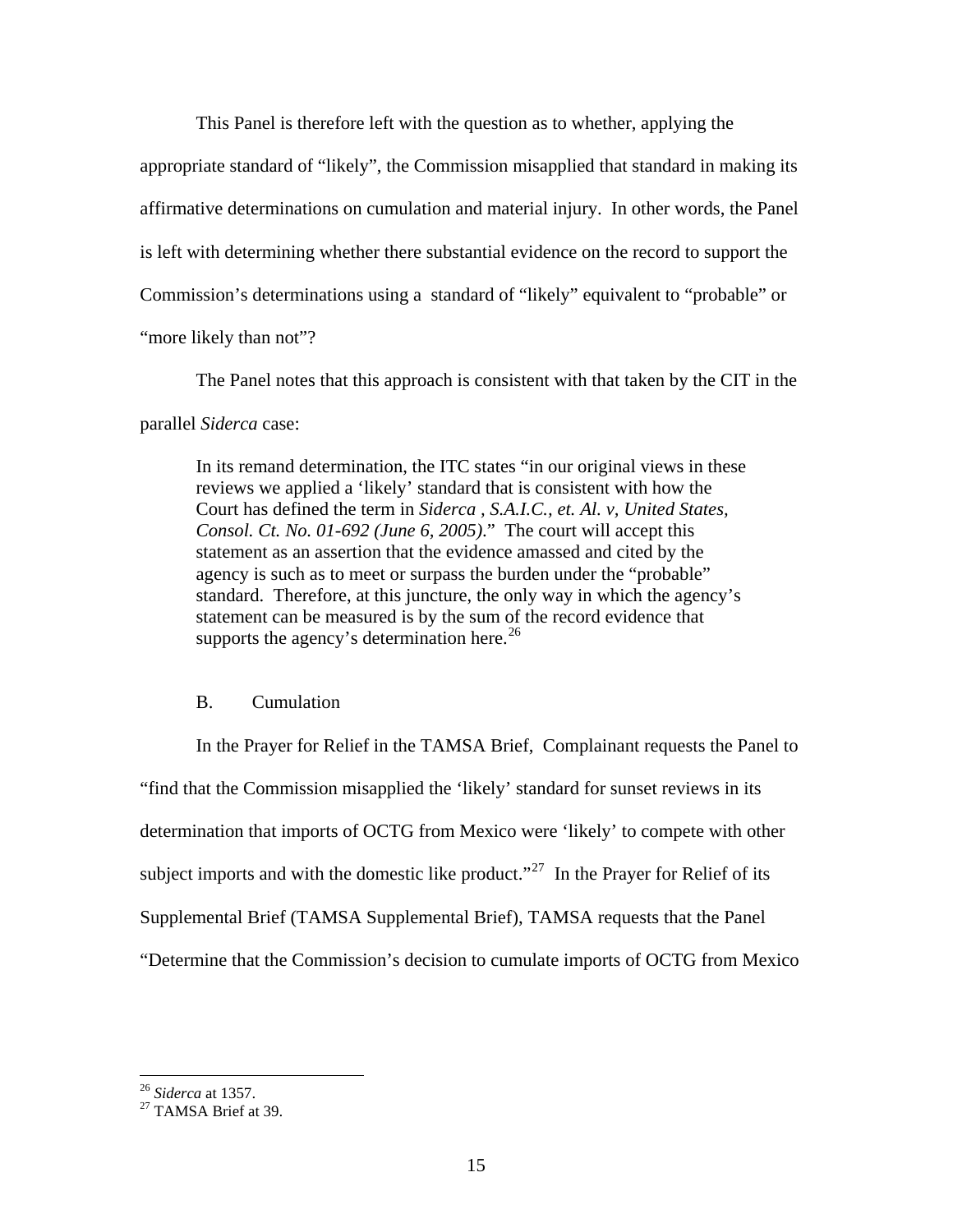with other subject imports was contrary to law, and/or was not supported by substantial evidence."<sup>[28](#page-15-0)</sup>

 The Tariff Act provides that "[T]he Commission may cumulatively assess the volume and effect of imports of the subject merchandise from all countries with respect to which reviews under 1675(b) and 1675 (c) [sunset reviews] of this title were initiated on the same day, if such imports would be likely to compete with each other and with the domestic like products in the United States market."[29](#page-15-1) In determining whether the subject imports would be likely to compete with each other, the Commission traditionally considers four subfactors:

- (1) the degree of fungibility between the imports from different countries and between imports and the domestic like product;
- (2) the presence of sales or offers to sell in the same geographical markets of imports from different countries and the domestic like product;
- (3) the existence of common or similar channels of distribution for imports from different countries and the domestic like product; and
- (4) whether the imports are simultaneously present in the market.

In examining these factors, the Commission bears in mind that only a "reasonable overlap" of competition is required.<sup>[30](#page-15-2)</sup> "Cumulation does not require two products to be highly fungible."<sup>[31](#page-15-3)</sup> Likewise, "completely overlapping markets are not required.".<sup>[32](#page-15-4)</sup>

1. Fungibility

In the TAMSA Brief, Complainant argues that welded and seamless OCTG are not fungible because they are sold at different prices in the U.S. market and, while

 $\overline{a}$ 

<span id="page-15-3"></span><span id="page-15-2"></span><sup>31</sup> Goss Graphics System, Inc. v. United States, 33 F. Supp. 2d at 1087, aff'd 216 F.3d 1357 (Fed., Cir. 2000).

<span id="page-15-0"></span><sup>&</sup>lt;sup>28</sup> TAMSA Supplemental Brief at 30.

<span id="page-15-1"></span><sup>&</sup>lt;sup>29</sup> 19 U.S.C. § 1675a(a)(7).<br><sup>30</sup> Review Determination at 11 n.33 (citing, *e.g. Wieland Werke*, AG v. United States (718 F.Supp. at 52).

<span id="page-15-4"></span><sup>32</sup> *Wieland Werke*, n 30.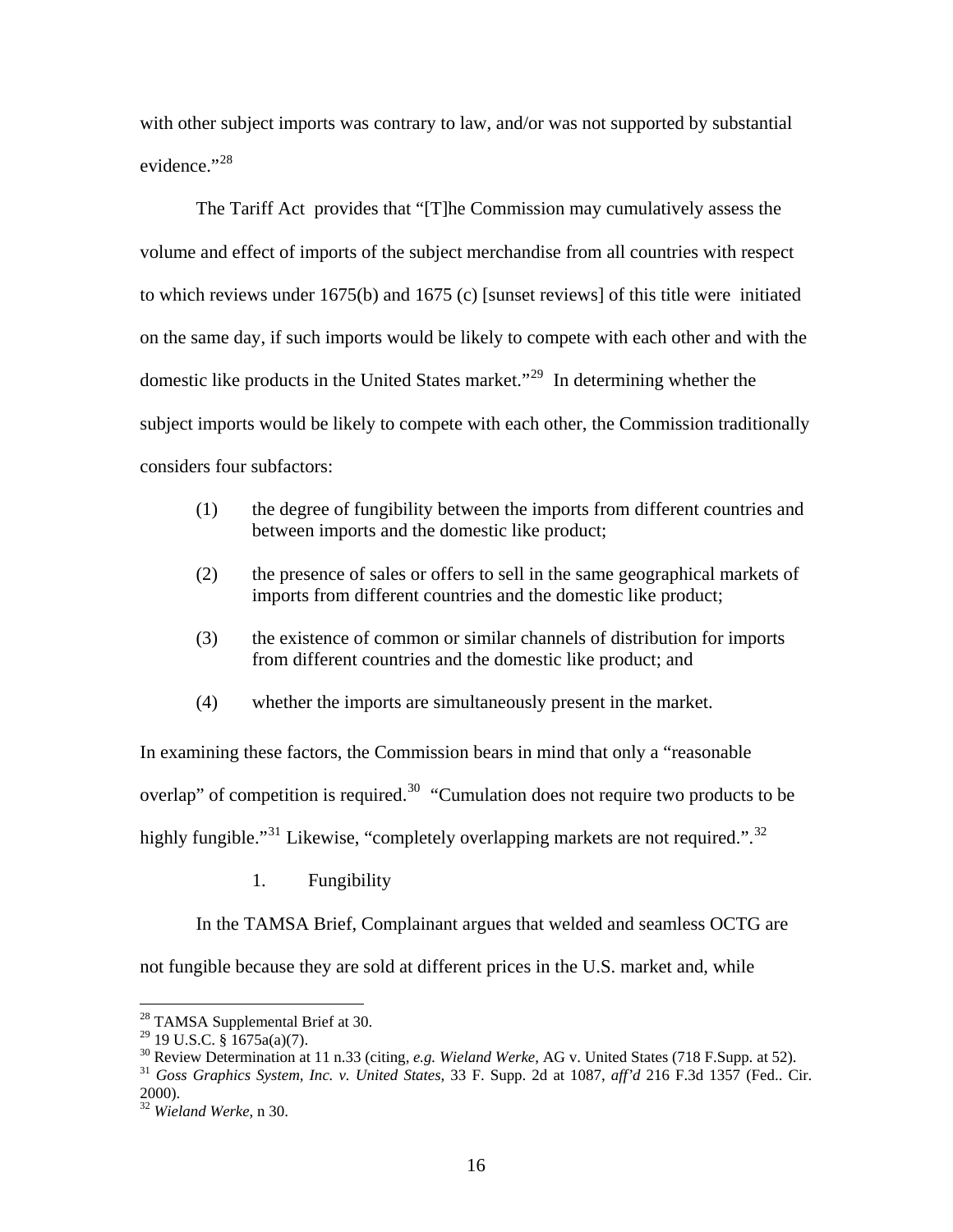substitutable "in theory", customers do not substitute them due to the price disparity between the two products.<sup>[33](#page-16-0)</sup> TAMSA does not argue that welded or seamless tubing from Mexico is not fungible with the welded or seamless tubing, respectively, imported from other countries or manufactured in this country.

 In the Commission Brief in response to the TAMSA brief, the agency noted that it found in the underlying sunset review that there was generally no dispute that subject imports from Mexico, Argentina, and Japan competed with each other and with the domestic like product.<sup>[34](#page-16-1)</sup> With respect to the question of the fungibility of welded and seamless OCTG, the Commission noted that the record demonstrated that 26 out of 34 purchasers stated that welded and seamless OCTG are substitutable in at least some applications.[35](#page-16-2) The Commission, in its Supplemental Brief ("Commission's Supplemental Brief) noted that the record indicated that Mexican manufacturers produced and exported both welded and seamless OCTG to the United States, which were both competitive with subject imports and the domestic like product. Thus, for Mexico as a whole, it would make no difference whether or not, for purposes of cumulation, welded and seamless OCTG were deemed to be non-fungible. The Commission also noted that the CIT, in *Siderca,* held that certain Italian and Japanese respondents had in a sense waived their argument as to fungibility of welded and seamless OCTG because they had failed to raise the argument at the time the underlying sunset review was initiated.<sup>[36](#page-16-3)</sup> The Commission argues that the same point can be made about TAMSA.

1

<sup>&</sup>lt;sup>33</sup> TAMSA Brief at 37.

<span id="page-16-1"></span><span id="page-16-0"></span> $34$  Review Determination at 34-36.

<span id="page-16-3"></span><span id="page-16-2"></span><sup>35</sup> *Id*.18-19 & n. 59. 36 *Siderca* at 1362.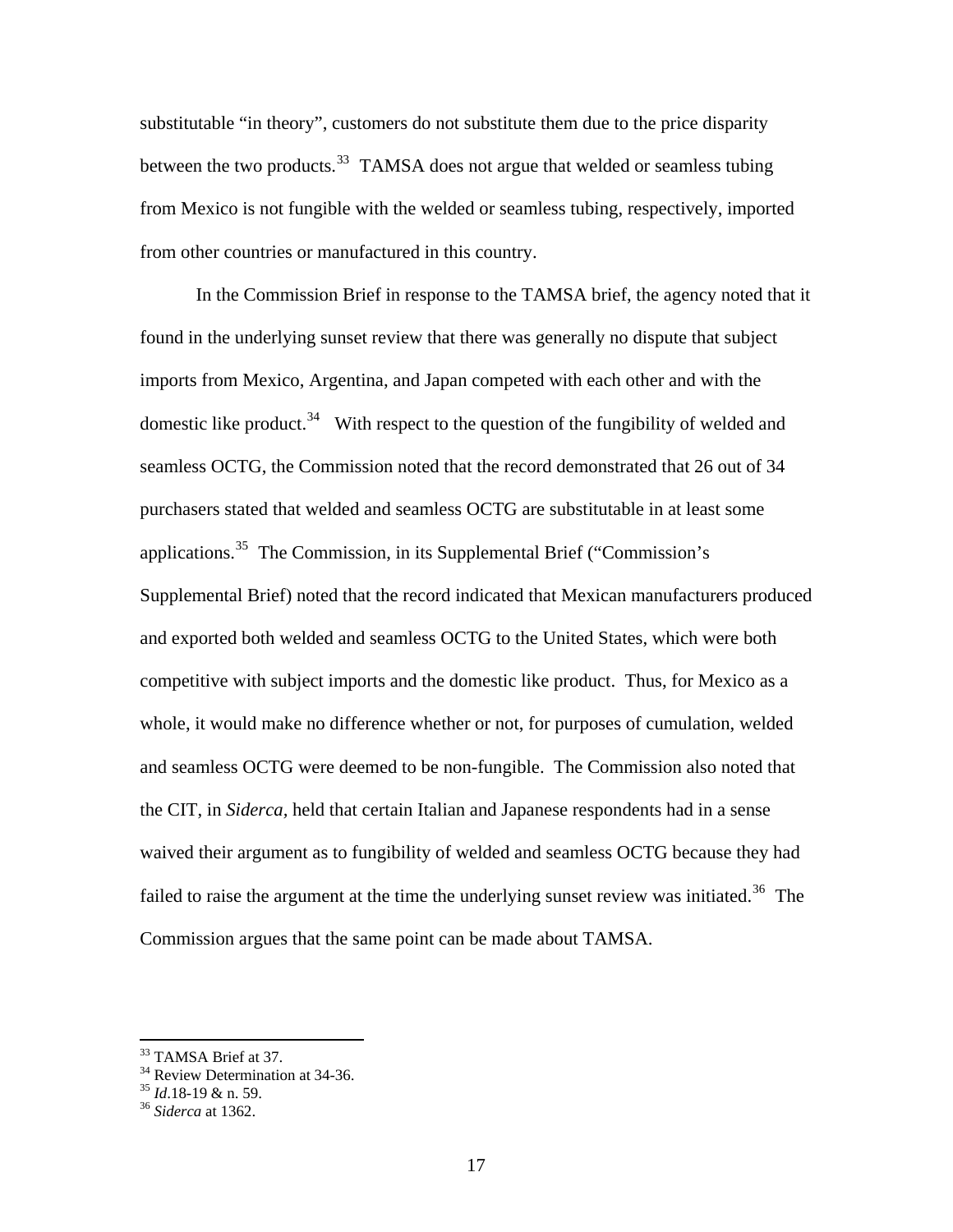The Panel determines that there was substantial evidence on the record to justify the Commission's determination on fungibility and that such determination was otherwise in accordance with law.

2. Presence in the Same Geographic Markets

 TAMSA makes no reference to evidence on the record that would undercut the determination of the Commission that OCTG from Mexico, and all of the other subject countries, were sold in the same market in which the domestic like product was also sold. TAMSA argues that Commission's finding that there was nothing on the record to demonstrate a different determination from that made in original antidumping and countervailing duty investigation should be rejected. Rather the Commission must demonstrate that the record evidence must affirmatively demonstrate that the result "likely" would be the same.

 The Panel is of the view that the Commission did just that. In its Review Determination, the Commission noted that, both in the original investigation and the sunset review, the record indicated that the vast majority of the subject imports, including those from Mexico, entered the United States through the customs districts in Texas and were generally sold to distributors near the Gulf of Mexico for resale throughout the United States.<sup>[37](#page-17-0)</sup> In addition, sales of the domestic like product were also concentrated in the Gulf of Mexico region.<sup>[38](#page-17-1)</sup> TAMSA cites no evidence on the record to refute these conclusions.

<span id="page-17-0"></span> $37$  Review Determination at 22; Original Determination at 32.

<span id="page-17-1"></span><sup>38</sup> *Id.*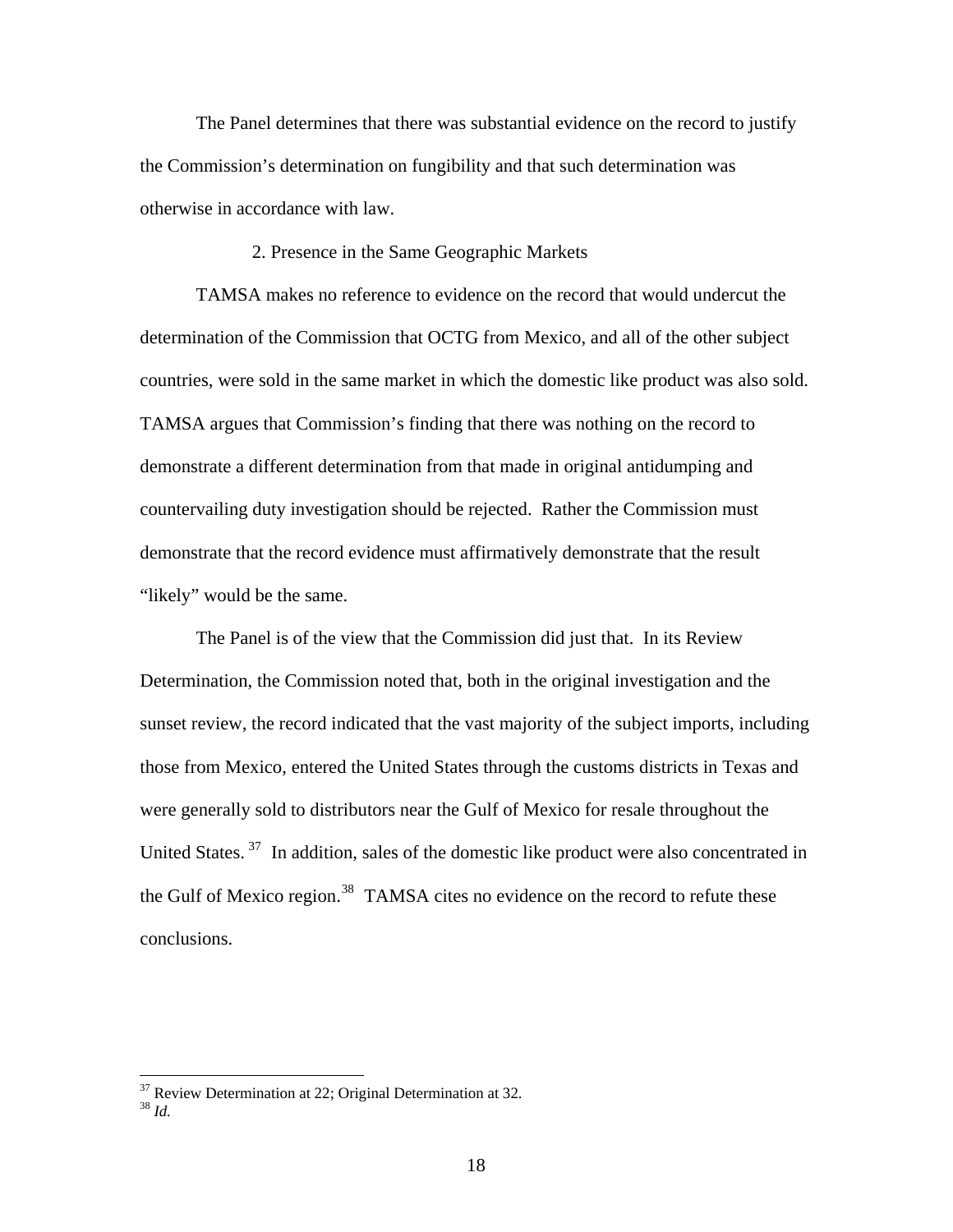Accordingly, the Panel determines that there was substantial evidence on the record to justify the Commission's determination on presence in the same geographic market and that such determination was otherwise in accordance with law.

3. Channels of Distribution

TAMSA asserts that it sells OCTG "almost all to end users"<sup>[39](#page-18-0)</sup> where as most other imported and domestic OCTG is sold through distributors. Accordingly the subject merchandise produced by TAMSA is, according to that company, not sold in the same channels of distribution as that of imports of the subject merchandise from other countries or of the domestic like product. TAMSA makes no statement regarding the channels of distribution of OCTG sold by the other Mexican producer, Hylsa, in the United States.

 The Commission found, relying upon data supplied by TAMSA, that a portion of TAMSA's product line was in fact sold in the United States through distributors.<sup>[40](#page-18-1)</sup> The Commission noted that it must consider all imports from Mexico and that only a reasonable overlap of competition was required. <sup>[41](#page-18-2)</sup>

The Panel determines that there was substantial evidence on the record to justify the Commission's determination regarding the channels of imports from Mexico and that such determination was otherwise in accordance with law.

4. Simultaneous Presence in the Market.

TAMSA, as in its argument regarding simultaneous presence in the same geographic markets points to no evidence on the record in opposition to the Commission's conclusion that OCTG from all subject countries, including Mexico, and

<span id="page-18-0"></span><sup>&</sup>lt;sup>39</sup> TAMSA Brief at 38.

<span id="page-18-1"></span><sup>40</sup> Commission Brief at 57.

<span id="page-18-2"></span> $^{41}$   $\overline{1}$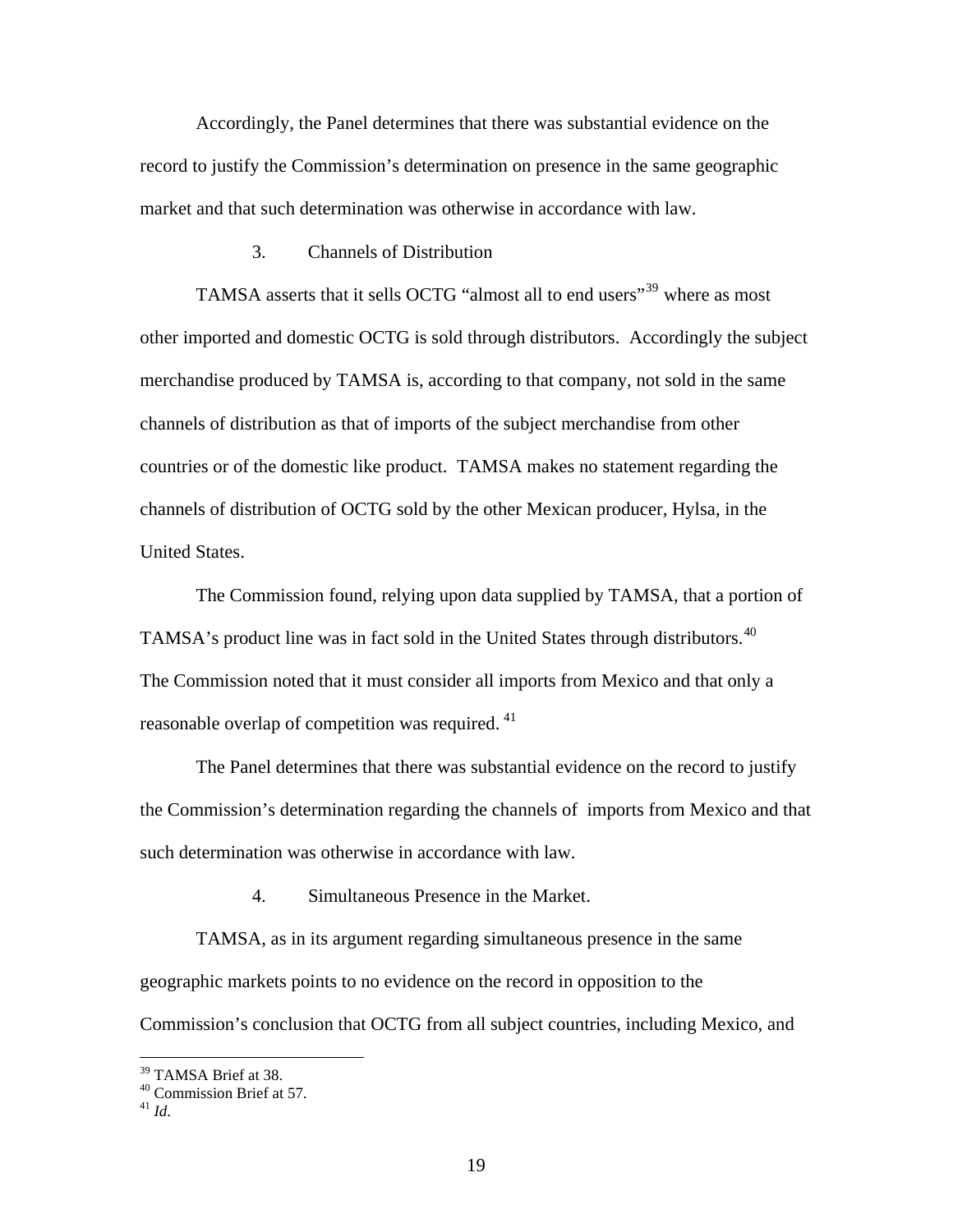the domestic like product were sold simultaneously in the same geographic markets. TAMSA refers to the statement of the Commission that "Nothing on the record of these reviews suggests that if the orders were revoked subject imports and the domestic like product would not be simultaneously present in the domestic market."[42](#page-19-0) TAMSA argues that, rather than demonstrate what is likely not to happen, the Commission must demonstrate that the record evidence affirmatively demonstrates that the products would likely be simultaneously present in the market.

 In the view of the Panel, the Commission did demonstrate that there was substantial evidence on the record to support its conclusion. The Commission referenced evidence on the record indicating that imports from the five subject countries were present in the market each year from 1992 through 2000. The Commission simply noted that, having demonstrated that the subject imports from each of the five subject countries had been simultaneously present in the market during the nine years preceding its Review Determination, there was, in addition, nothing on the record to indicate that a change would occur in the future. $43$ 

Accordingly, the Panel determines that there was substantial evidence on the record to justify the Commission's determination on simultaneous presence in the market and that such determination was otherwise in accordance with law.

Taking the record evidence relating to these four subfactors as a whole the Panel finds that the evidence supports the Commission's determination that it is probable and more likely than not that imports of the subject merchandise as a whole will compete with other subject imports and with the domestic like product in the United States market.

 $42$  Review Determination at 23.

<span id="page-19-1"></span><span id="page-19-0"></span><sup>43</sup> Commission Brief at 58.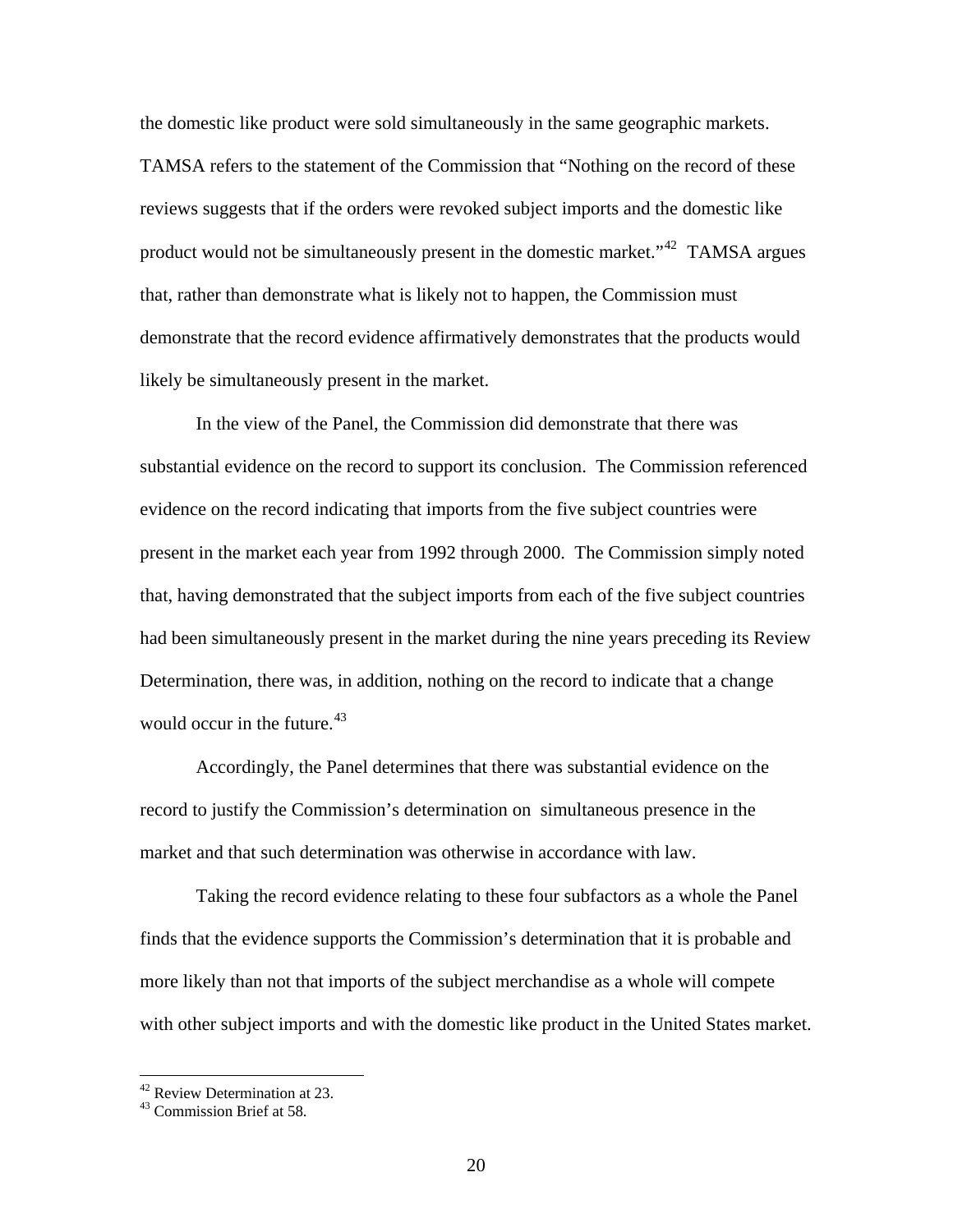# 5. The CIT decision in Siderca

As indicated, subsequent to the initiation of this panel proceeding, the CIT handed down a decision in *Siderca* involving the same Review Determination as is the subject of this panel review. Decisions of the CIT are not binding upon NAFTA panels. However, since the Panel is required to act as if it were a court in the United States, and since the court it would act like (i.e. replace) in most cases is the CIT, decisions of that court should be taken into consideration by NAFTA panels in rendering their own decisions.

 TAMSA argues that the determination reviewed by the CIT is not the same determination that is being reviewed in this Panel proceeding, apparently because the former was a "remand" determination. The Panel is not completely clear as to the thrust of TAMSA's argument, but in any case it is not relevant to the Panel's consideration of the *Siderca* decision. In *Siderca*, the CIT considered the same product, the same foreign and domestic producers, and the same issues that are found in the sunset review as is the subject of this Panel's review. The only difference, with respect to the question of cumulation, is that the scope of the CIT's jurisdiction included imports of OCTG from the non-NAFTA countries involved in the sunset review, whereas this Panel's jurisdiction is limited to imports from Mexico. Notwithstanding this division of jurisdiction, the conclusions made by the CIT regarding the question of cumulation, were based in many cases upon imports of the subject merchandise from all countries, including Mexico. To the extent that the CIT's decisions referenced imports from Mexico, they provide useful U.S. judicial precedent that is appropriate for this Panel to take into consideration in this Panel review.<sup>[44](#page-20-0)</sup>

<span id="page-20-0"></span><sup>&</sup>lt;sup>44</sup> "[J]udicial precedents" are part of the law of the importing country this Panel must consider in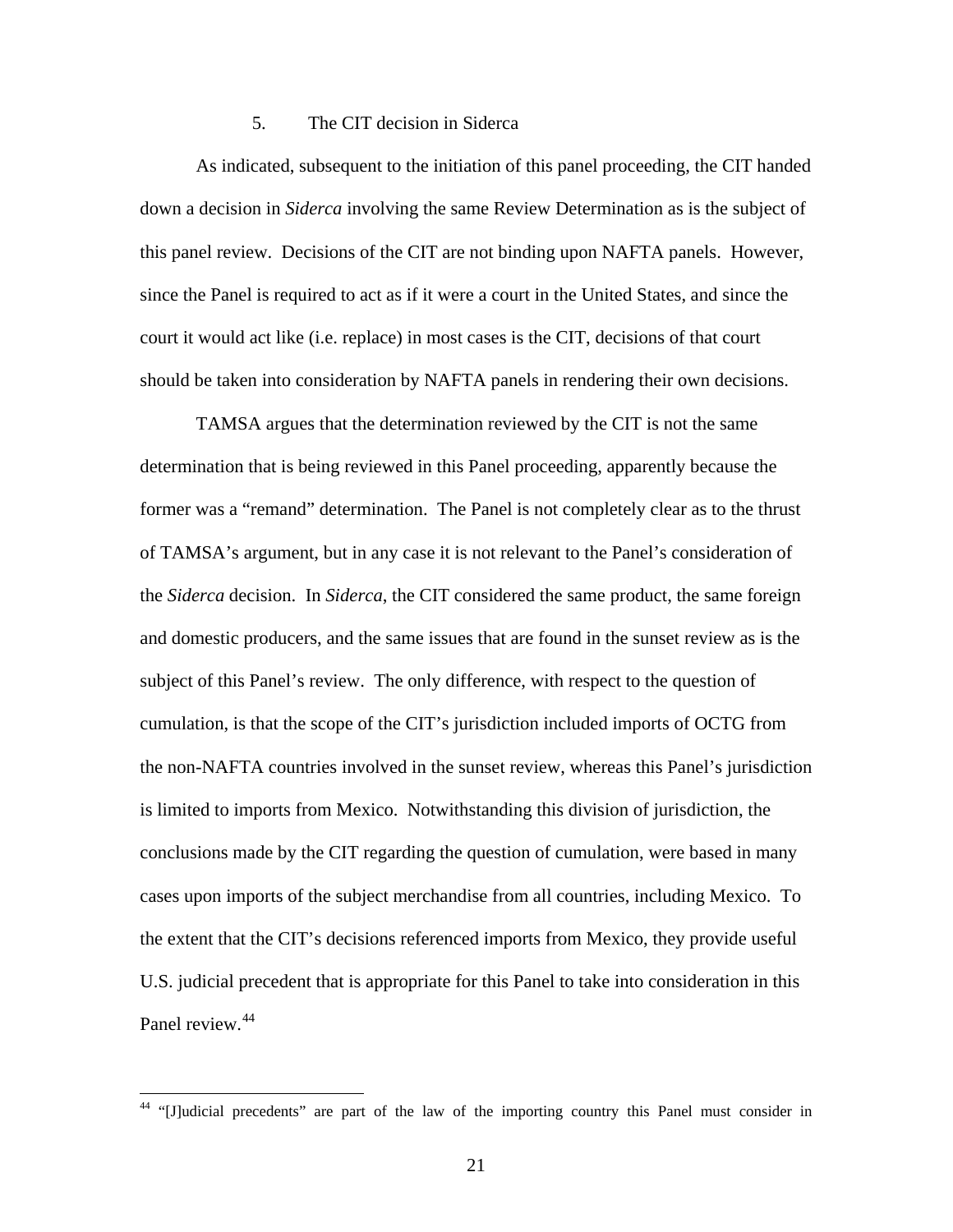The CIT affirmed the Commission's affirmative conclusion on fungibility regarding both welded and seamless OCTG and with respect to the subject merchandise from all of the countries subject to the sunset review and with the domestic like product.<sup>[45](#page-21-0)</sup> In rendering its decision, the CIT did not exclude Mexico from its discussion or analysis.<sup>[46](#page-21-1)</sup>

 With respect to the subfactor of sales in the same geographic markets, the CIT affirmed the Commission's finding that the subject imports and the domestic like product competed in the same geographic markets.<sup>[47](#page-21-2)</sup> In making its determination, the CIT considered imports from all subject countries as a whole and did not exclude Mexico from the scope of its finding.

 The CIT affirmed the Commission's determination regarding channels of distribution. The Court found that Tenaris members made sales to distributors in the United States and that the "distributor market remains the primary method by which OCTG is sold in the U.S. . . . It seems to the court that plaintiff's argument rests entirely on what they would 'prefer' to do. However, their past and present behavior in the U.S. market shows that they have no real aversion to selling to distributors."<sup>[48](#page-21-3)</sup>

The CIT also affirmed the Commission's affirmative decision regarding simultaneous presence in the market, noting that the record demonstrated that each of the subject countries, including Mexico, sold subject merchandise in the United States during each year of the Original Investigation period of review. In addition, the CIT found that

determining whether the Review Determination is in accordance with the antidumping and countervailing duty law of the United States. *See* NAFTA Section 1904(2).<br><sup>45</sup> Siderca at 1363.<br><sup>46</sup> See references to Mexico in Siderca at n.4, n.8, and at 1361, 1363.<br><sup>47</sup> Siderca at 1365.<br><sup>48</sup> Id. at 1364.

<span id="page-21-1"></span><span id="page-21-0"></span>

<span id="page-21-2"></span>

<span id="page-21-3"></span>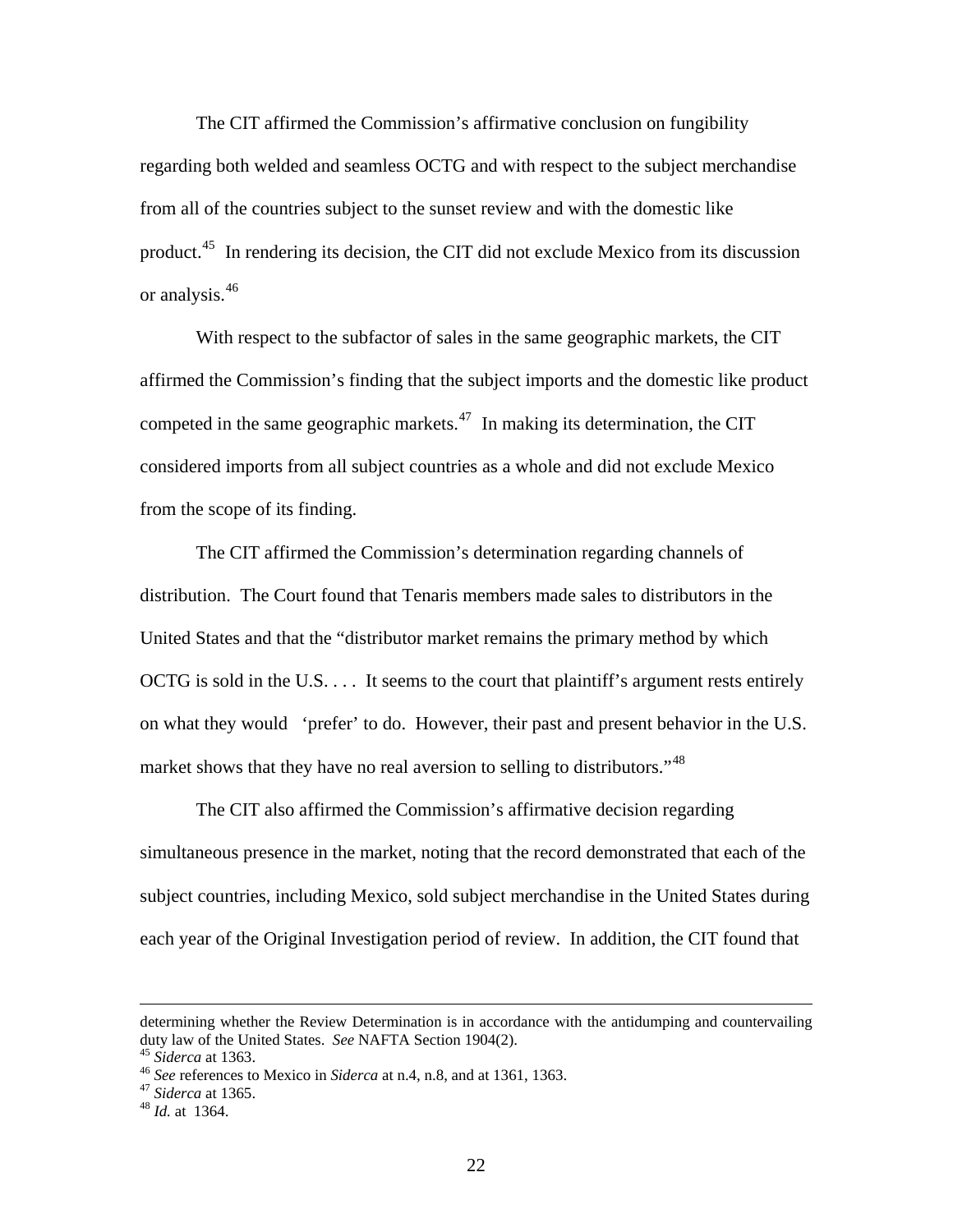OCTG was not a seasonal good such that the domestic and foreign producers would sell the goods at mutually exclusive times.<sup>[49](#page-22-0)</sup>

 Thus, the Panel's findings regarding the four subfactors used to determine whether subject merchandise from more than one subject country can be cumulated was consistent with, and supported by, the decision of the CIT.

 For the reasons stated herein, the Panel finds that the determination of the Commission to cumulate imports of OCTG from Mexico with imports of the subject merchandise from the other subject countries is supported by substantial evidence on the record and otherwise in accordance with law.

C. Continuation or Recurrence of Material Injury

 In the Prayer for Relief in the TAMSA Brief, Complainant requests the Panel to "find that the Commission misapplied the "likely" standard for sunset reviews in its determination that imports of OCTG from Mexico were 'likely to lead to the continuation or recurrence of injury to the domestic industry"<sup>[50](#page-22-1)</sup>, if the orders were revoked.

The Tariff Act states:

(1) In General - In a review conducted under … 751(c) [sunset review], the Commission shall determine whether revocation of an order…would be likely to lead to continuation or recurrence of material injury within a reasonably foreseeable time. The Commission shall consider the likely volume, price effect, and impact of imports of the subject merchandise on the industry if the order is revoked. . .

. . .

(2) Volume – In evaluating the likely volume of imports of the subject merchandise if the order is revoked . . ., the Commission shall consider whether the likely volume of imports of the subject merchandise would be

<span id="page-22-1"></span><span id="page-22-0"></span><sup>&</sup>lt;sup>49</sup> *Id.* at 1365.<br><sup>50</sup> TAMSA Brief at 39.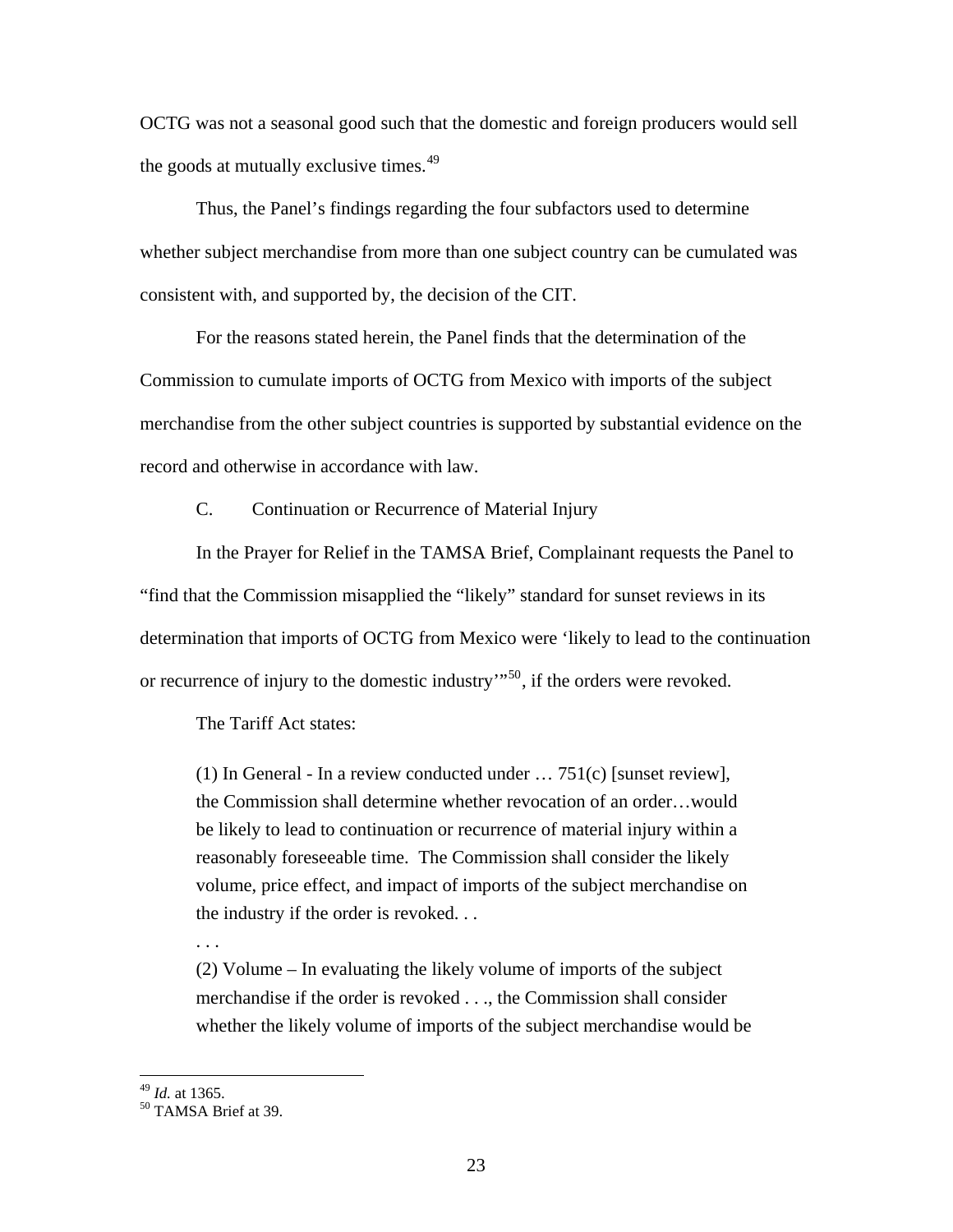significant if the order is revoked . . ., either in absolute terms or relative to production or consumption in the United States. In doing so, the Commission shall consider all relevant economic factors, including –

> (A) any likely increase in production capacity or existing unused production capacity in the exporting country,

(B) existing inventories of the subject merchandise, or likely increases in inventories,

(C) the existence of barriers to the importation of such merchandise into countries other than the United States, and (D) the potential for product-shifting if production facilities in the foreign country, which can be used to produce the subject merchandise, are currently being used to produce other products.

(3) Price – In evaluating the likely price effects of imports of the subject merchandise, if the order is revoked . . ., that Commission shall consider whether-

(A) there is likely to be significant price underselling by imports of the subject merchandise as compared to domestic like products, and

(B) imports of the subject merchandise are likely to enter the United States at prices that otherwise would have a significant depressing or suppressing effect on the price of domestic like products.

4. Impact on the Industry – In evaluating the likely impact of imports of the subject merchandise on the industry if the order is revoked . . ., the Commission shall consider all relevant economic factors which are likely to have a bearing on the state of the industry in the United States, including, but not limited to –

> (A) likely declines in output, sales, market share, profits, productivity, return on investments, and utilization of capacity, (B) likely negative effects on cash flow, inventories, employment, wages, growth, ability to raise capital, and investment, and (C) likely negative effects on the existing development and production efforts of the industry, including efforts to develop a derivative or more advanced version of the domestic like product  $\ldots$ <sup>[51](#page-23-0)</sup>

<span id="page-23-0"></span><sup>51 19</sup> U.S.C. 1675a(a)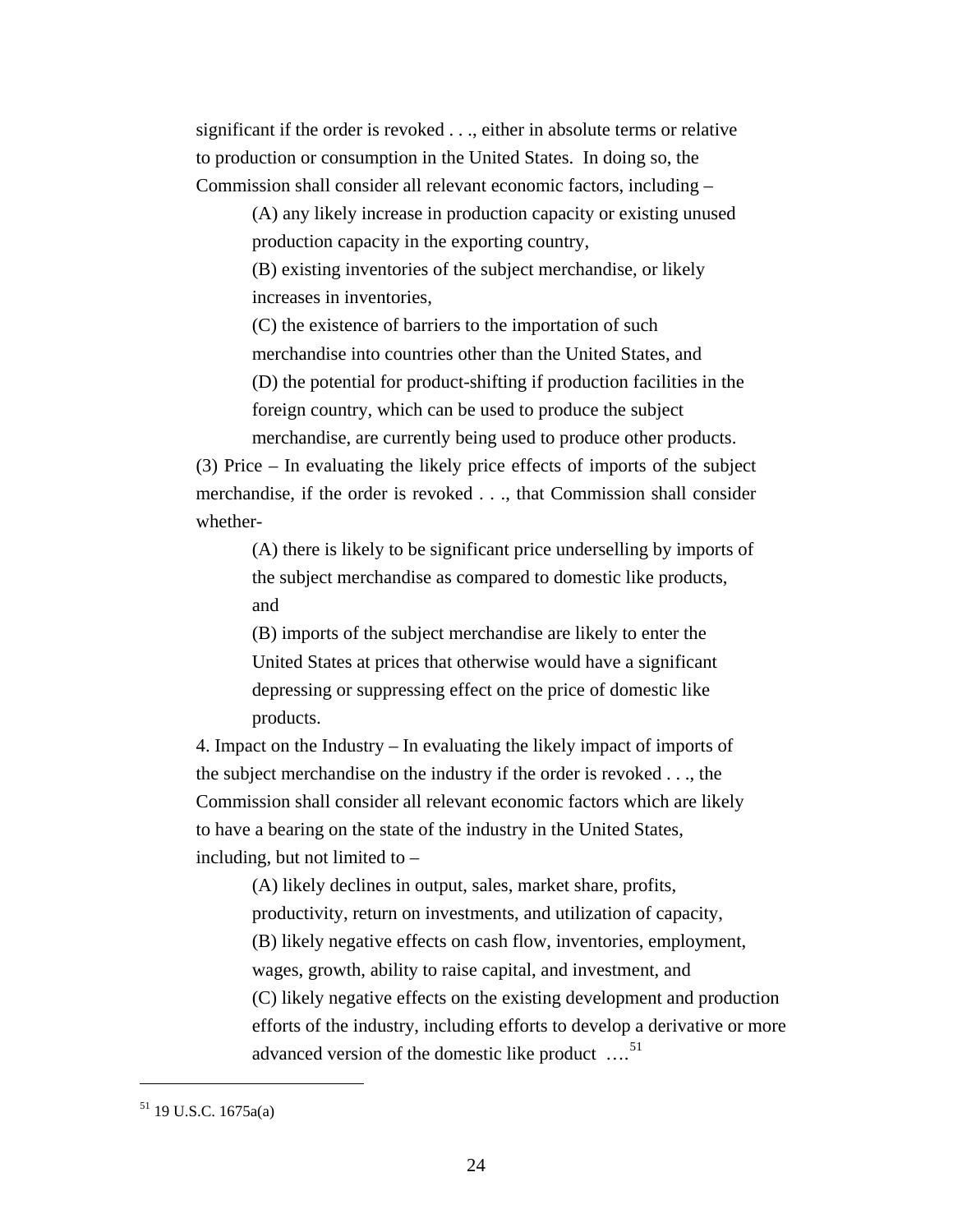As indicated, the Panel found that the Commission properly exercised its discretion to cumulate imports of OCTG from all five of the subject countries. Accordingly, the question of whether the agency's determination that revocation of the orders would likely lead to the continuation or recurrence of material injury must be addressed on the basis of an analysis of all imports of the subject merchandise, not just imports of TAMSA or Mexican product.

At the outset, with regard to the agency determination, it would appear that TAMSA would have the Panel weigh the conflicting assertions of the Participants in this proceeding and reach a conclusion different from that of the Commission. If this were a de novo review of the determination, it might be permissible to do so. However, this NAFTA Panel is prohibited from doing either. As noted above, the CAFC has ruled that "the possibility of drawing two inconsistent conclusions from the evidence does not prevent an agency's finding from being supported by substantial evidence." <sup>[52](#page-24-0)</sup> The CIT has determined that a Court may not "weigh the adequate quality of quantity of the evidence or reject a finding on grounds of a differing interpretation of the record." <sup>[53](#page-24-1)</sup> Neither a NAFTA Panel nor a reviewing court "may substitute its judgment for that of an agency when the choice is "between two fairly conflicting views, even though the court would justifiably have made a different choice had the matter been before it de novo."<sup>[54](#page-24-2)</sup>

<span id="page-24-0"></span><sup>52</sup> *Matsushita Electric Industrial Co. v. United States*, 750 F. 2d 927, 933 (1984) (quoting <sup>52</sup> *Consolo v.* 

<span id="page-24-1"></span>*Federal Maritime Comm'n, 382 U.S. at 619-20.*<br><sup>53</sup> *Koyo Seiko Co., Ltd. v. United States, 810 F. Supp. 1287, 12 (Ct. Int'l Trade 1993)(quoting <i>Timken Co. v. United States, 699 F. Supp. 300, 306 (1988), aff'd 894 F. 2d* 

<span id="page-24-2"></span><sup>&</sup>lt;sup>54</sup> American Spring Wire Corp. v. United States, 590 F. Supp. 1273, 1276 (Ct. Int'l Trade 1984), *aff'd sub nom. Armco, Inc. v. United States*, 760 F.2d 249 (Fed. Cir. 1985)(quoting *Universal Camera Corp. v. NLRB*, 340 U.S. 348).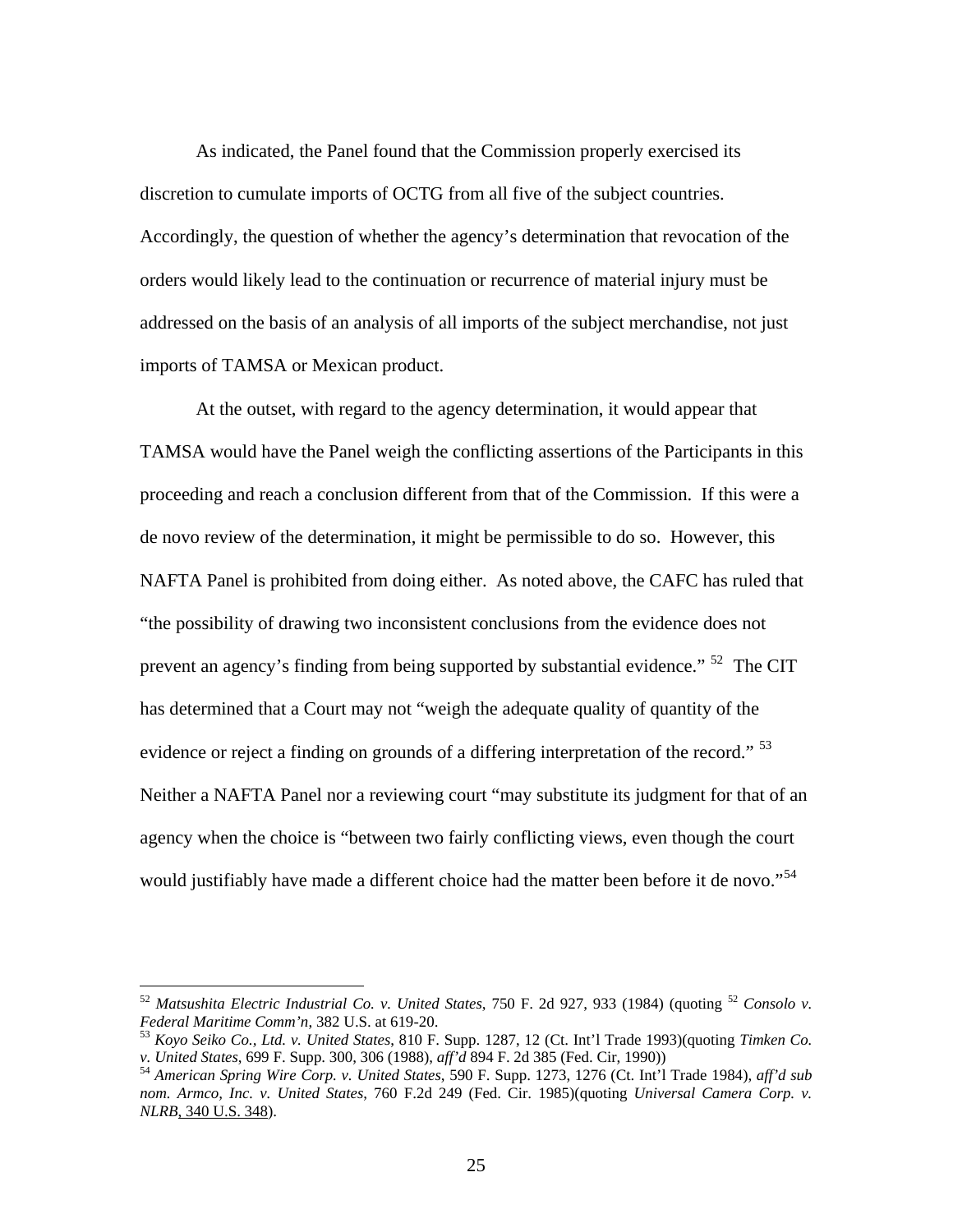# 1. Volume

 In its Brief in Support of the Complaint, TAMSA raises a number of points, based on evidence on the record, in opposition to the Commission's determination that the volume of imports of OCTG would be significant if the orders were to be revoked. TAMSA's discussion refers only to imports from TAMSA or from Mexico as a whole. No arguments are raised with respect to imports from the other subject countries in the TAMSA Brief. The points in opposition to the Commission's conclusion are:

- TAMSA and Hylsa are operating at full capacity and have long lead times;
- TAMSA has long-term commitments and arrangements in its home market and third-country markets where OCTG demand is high and expected to remain high;
- There are not existing barriers to importation of subject merchandise from Mexico into countries other than the United States;
- TAMSA must dedicate is production capacity to other products with which it also has long-term sales commitments;
- Inventories in Mexico are low and there are no inventories held by U.S. importers;
- TAMSA has long-term relationships with customers in its home and principal export markets, and it sells directly to end users bypassing distributors;
- Since TAMSA sells primarily to end users, its sales in the U.S. market are "miniscule" because distributors dominate that market; and
- TAMSA is the primary supplier to PEMEX, in Mexico, and it supplies OCTG to PEMEX, and independent drilling companies in Mexico and Venezuela on a justin-time basis. $55$

<span id="page-25-0"></span> $\overline{a}$ 55 TAMSA Brief at 19-20.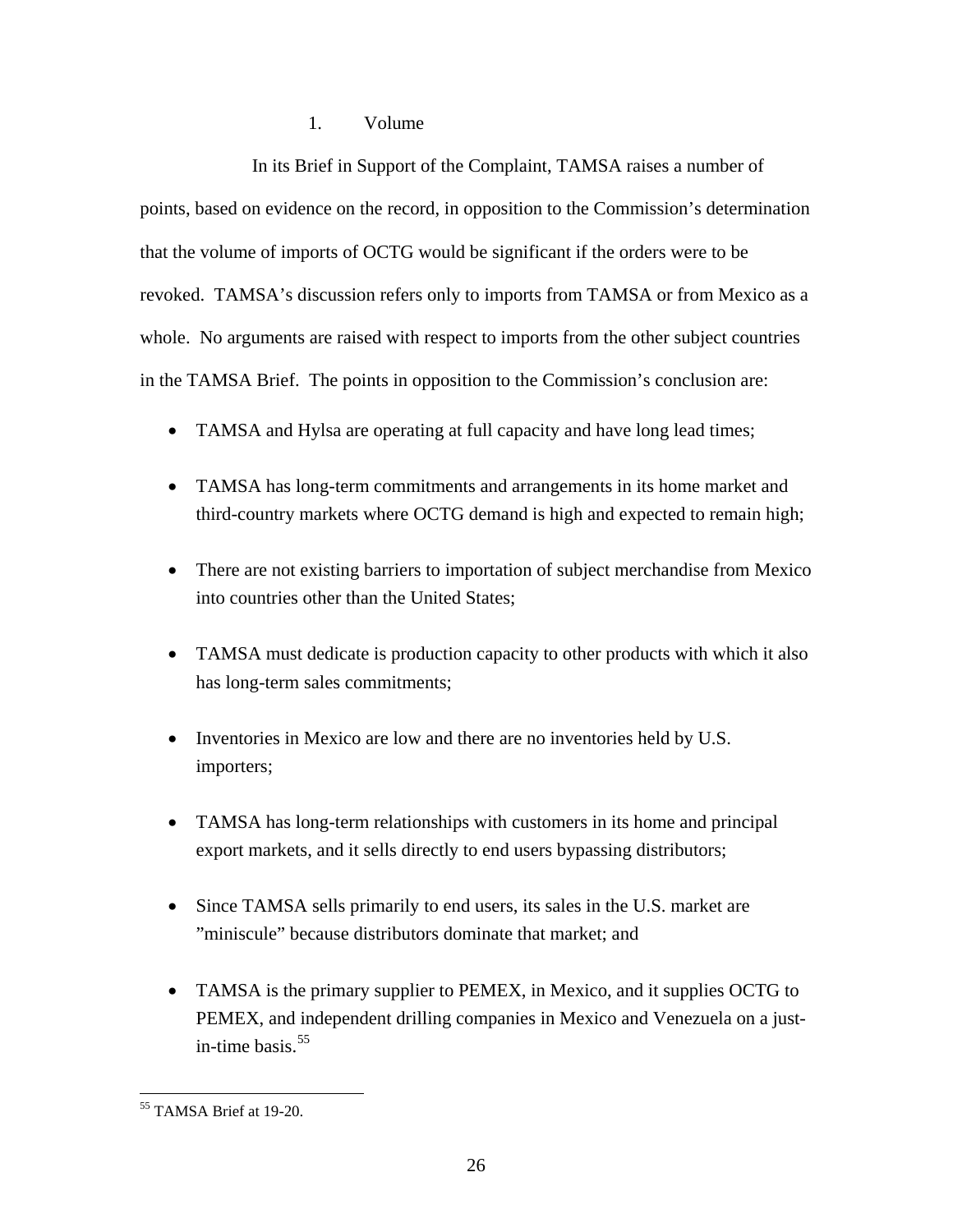In the Commission Brief, the agency raised a number of arguments, based upon evidence on the record, in support of its affirmative determination on volume of the subject imports. The Commission noted that in the Original Investigation, the rate of increase in the volume of cumulated subject imports was far greater than the overall increase I consumption during the period of review  $(1992-1994)$ .<sup>[56](#page-26-0)</sup> The Commission concluded in the Original Investigation that the volume and market share of subject imports was significant. [57](#page-26-1)

 With respect to the sunset review, the Commission referred to a number of points in its Review Determination in support of its conclusion that the likely volume of imports as a whole would be significant if the order were revoked:

- While the volume of imports of subject merchandise during the period of review of the sunset investigation was relatively low, that was a reflection of the restraining impact of the outstanding antidumping and countervailing duty orders. There was also a recent increase in imports in 2000.
- Foreign producers can shift production from other pipe and tube products to OCTG, all of which are produced on the same machinery and equipment
- Combined capacity to produce both OCTG and other pipe and tube products was high in comparison to total U.S. consumption of OCTG.
- Only one Japanese producer provided capacity information to the Commission during the sunset review. The capacity figures reviewed by the Commission did not include a substantial portion of the capacity of producers in Japan. In the Original Investigation, the Japan was the largest exporter of OCTG to the United States.

<span id="page-26-0"></span><sup>&</sup>lt;sup>56</sup> In making its material injury determination, the Tariff Act directs the Commission to take into account prior injury determinations, including the volume, price effect, and impact of imports on the industry before the order was issued.  $19$  U.S.C.  $1675a(a)(1)(A)$ .

<span id="page-26-1"></span><sup>57</sup> Commission Brief at 67.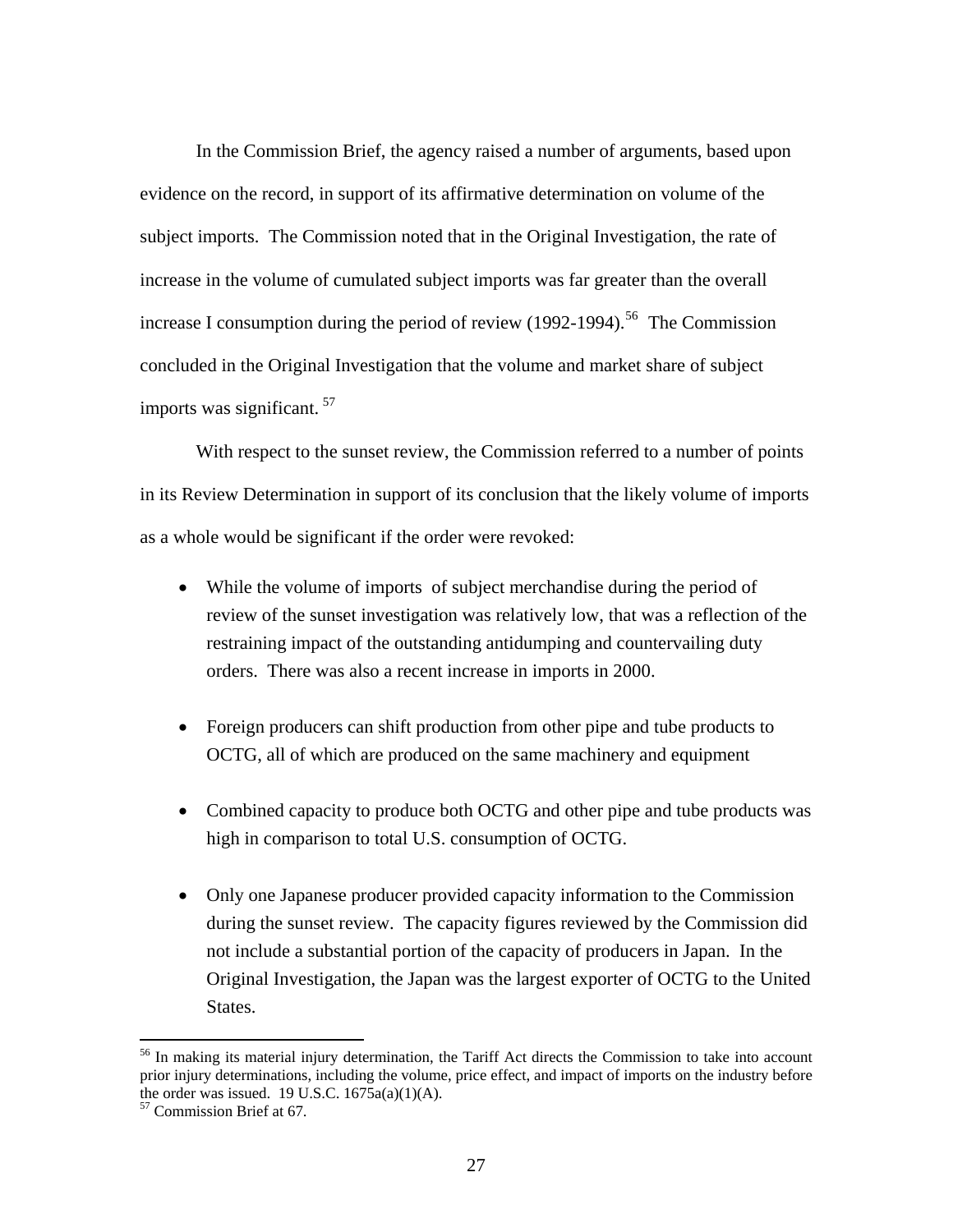- Capacity utilization of producers in Japan and Korea was relatively low.
- Foreign producers have a great incentive to ship to the U.S. market. The Tenaris group of producers in various of the subject countries, including TAMSA, which is the dominant supplier of OCTG to all countries other than the United States, acknowledged that the United States represents the largest market in the world for seamless OCTG. OCTG are among the highest valued pipe and tube products, generating among the highest profit margins. Prices in the world market for OCTG are significantly lower than prices in the United States.
- Producers in the subject countries face import barriers in the United States on other pipe and tube products given existing antidumping orders on a variety of seamless and welded pipe and tube products, other than OCTG.
- The OCTG industries in all of the five subject countries have relatively small home markets and depend upon exports for a majority of their sales.<sup>[58](#page-27-0)</sup>

With respect specifically to TAMSA and Mexico, the Commission made certain additional points in support of its findings on volume:

- TAMSA's imports increased in 2000.
- TAMSA did make sales to distributors in the United States.
- TAMSA provides little evidence with respect to Hylsa, the other Mexican producer.[59](#page-27-1)

In its Brief in Reply ("TAMSA Reply Brief") to the Response Briefs of the Commission and the other Interested Parties, TAMSA argued that:

 $\overline{a}$ 58 Commission Brief at 66-72.

<span id="page-27-1"></span><span id="page-27-0"></span><sup>59</sup> *Id* at 76.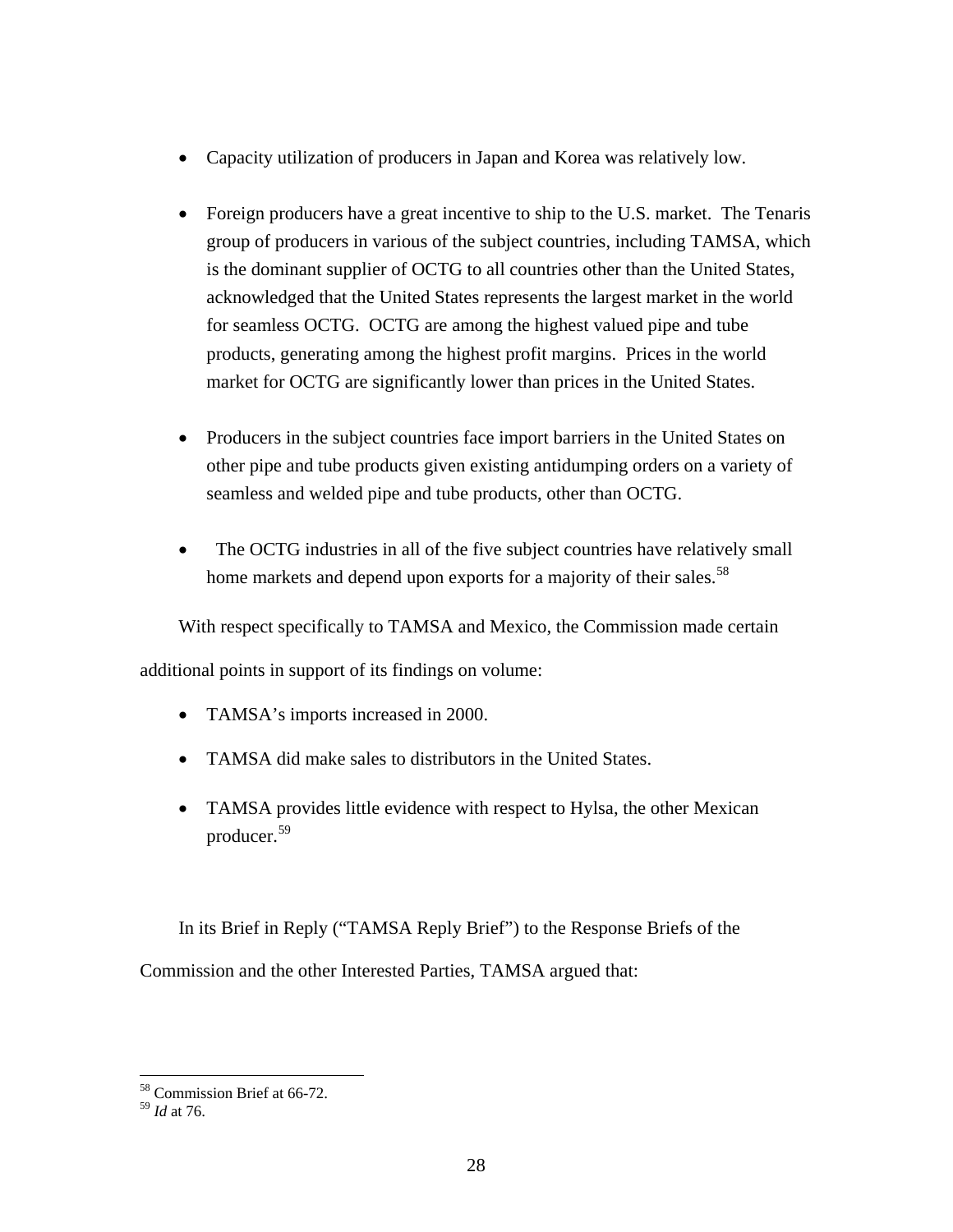- The Commission found that certain producers had high capacity rates which represents a potentially important restraint on their ability to increase shipments of OCTG.
- The Commission makes no assertion that the level of inventories were significant or threatening.
- The existence of incentives to ship to the U.S. market does not demonstrate that subject producers would be likely to ship significant volumes of OCTG.
- Foreign producers have long-term customer relationships in other countries which would limit the possibility of shifting sales to the United States.
- There are few antidumping or countervailing duty orders imposed by other countries that would force a diversion of shipments to the United States.
- The relatively high market price in the United States is not an incentive to ship to that market because price is less important selling factor than service to end users.
- Foreign producers sales to other markets are made primarily to end users.
- The price of certain drill pipe in the United States exceeded the price of OCTG products.<sup>[60](#page-28-0)</sup>

Based upon the arguments submitted by the Participants and the cited record evidence, the Panel concludes that there is substantial evidence on the record to support the conclusions of the Commission that the "likely" volume of imports of subject

merchandise would be substantial if the orders were to be revoked. The Panel's decision is based upon a standard of "likely" defined as probable or more likely than not.

<span id="page-28-0"></span> $\overline{a}$ <sup>60</sup> TAMSA Reply Brief at 31-46.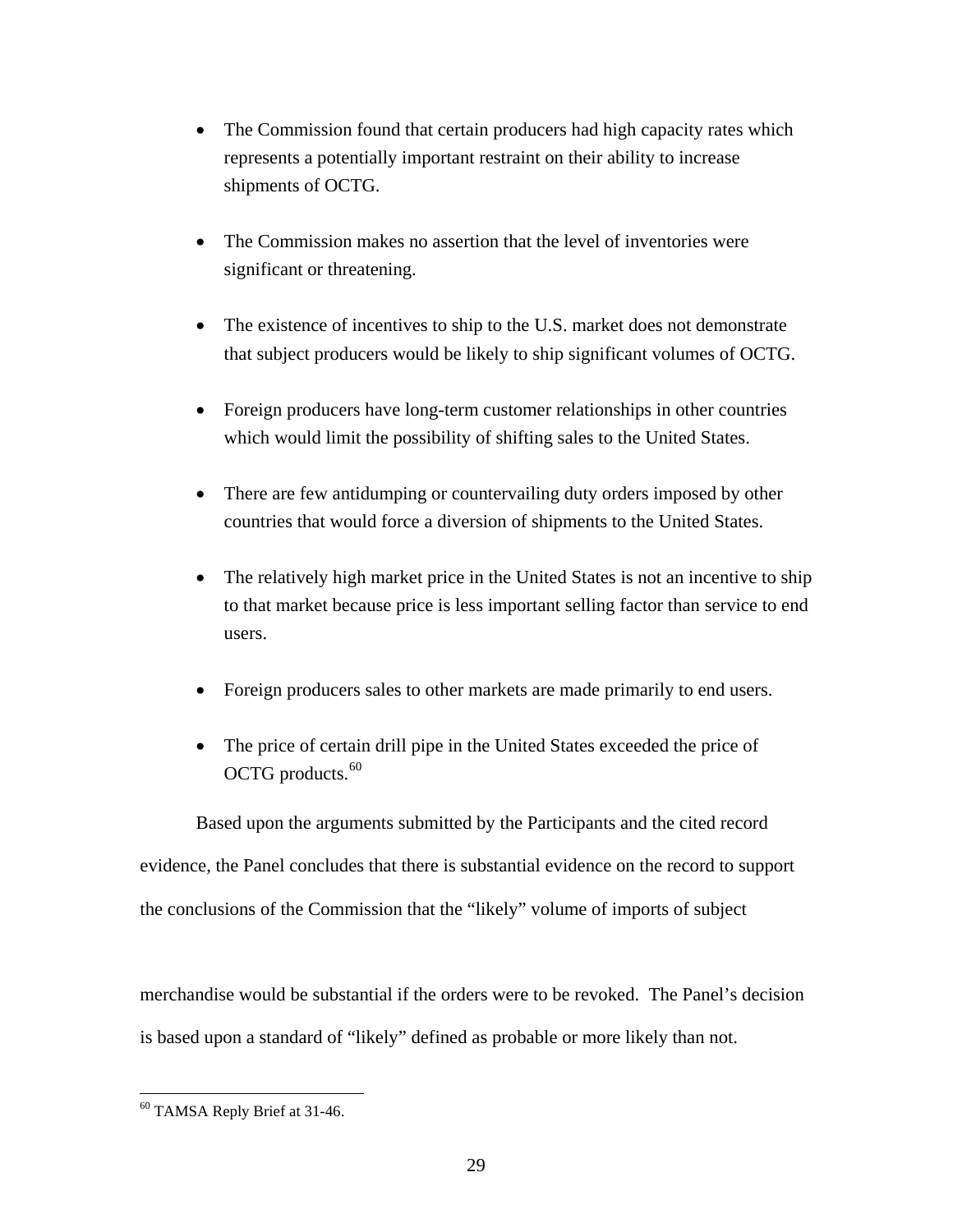In the first place, the Commission's analysis is based upon imports of all subject merchandise from all subject countries. The arguments raised by TAMSA generally refer only to its production, or that of Mexico, or that of selected other foreign producers. For example, as pointed out by Mr. Sulton, Counsel for the Commission, at the Oral Hearing of the Panel, the reference by the Commission to high capacity utilization rates referred only to certain foreign producers, but not producers in Japan and Korea.<sup>[61](#page-29-0)</sup> The Commission's conclusions can be considered conservative given that data on the majority of the production in Japan, which was the primary exporter of OCTG to the United States in the Original Investigation, was not even included on the record.

The fact that the United States was the largest market in the world for OCTG, that prices in the United States were significantly higher than world prices, that access to the U.S. market had been limited following the imposition of the orders, that there was capacity to produce OCTG, that most subject producers of OCTG depend primarily on export sales, that it is easy to shift production from other pipe and tube products produced using the same equipment and facilities as OCTG, and that there were limits on the shipment of many of these other pipe and tubing products to the United States imposed by outstanding antidumping and countervailing duty orders, represents ample substantial evidence on the record to support the Commission's conclusions regarding incentives and volume. These facts, combined with the determination of the Commission in the Original Investigation, lead the Panel to affirm the agency's finding.

Many of the arguments raised by TAMSA were limited to its production, or that of Mexico as a whole. In addition, certain of Complainant's arguments were undercut by

<span id="page-29-0"></span> $<sup>61</sup>$  Transcript of Oral Hearing at 58.</sup>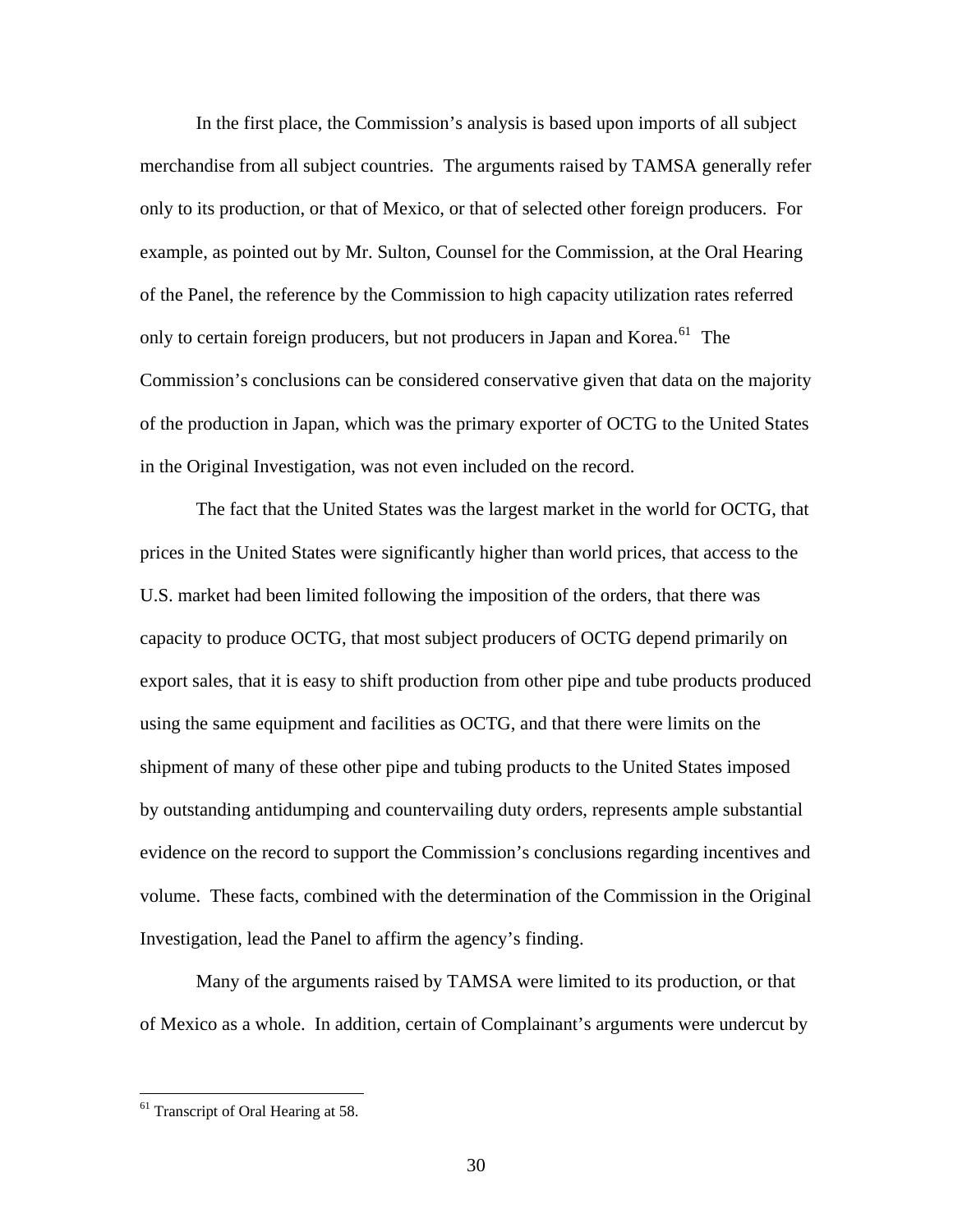evidence of sales to distributors and to an increase in sales in 2000. The Panel notes the testimony by Mr. Sulton at the Panel Hearing that the official responsible for the Tenaris OCTG sales testified at the Commission's sunset review hearing that 55 percent of the group's sales were subject to long-term contracts, leaving a substantial 45 percent of the sales that were not encumbered by commitments to customers.<sup>[62](#page-30-0)</sup> Furthermore, the Commission in its Review Determination, confirmed that TAMSA itself had sales to distributors in the United States. $63$ 

 The only determination the Panel is required to make is whether there is substantial evidence on the record to support the Commission's determination on volume. The Panel finds that there is.

#### 2. Price

In the TAMSA Brief, the Complainant states that "the Commission also acknowledged that it lacked affirmative evidence demonstrating that imports would 'likely' undersell domestic product prices or "likely" cause price depression or suppression after the orders are revoked. Confidential Opinion [Review Determination at 36] ('trend in prices . . . varied by product . . . direct selling comparisons are limited . . . few direct comparisons…' )."[64](#page-30-2) TAMSA also argues that its shipments comprise large diameter OCTG which would not have noticeable price effects on sales of welded and small diameter OCTG in the U.S. market.

<span id="page-30-0"></span> $62$  *Id.* at 61.

<sup>&</sup>lt;sup>63</sup> Review Determination, n73.

<span id="page-30-2"></span><span id="page-30-1"></span><sup>&</sup>lt;sup>64</sup> TAMSA Brief at 21.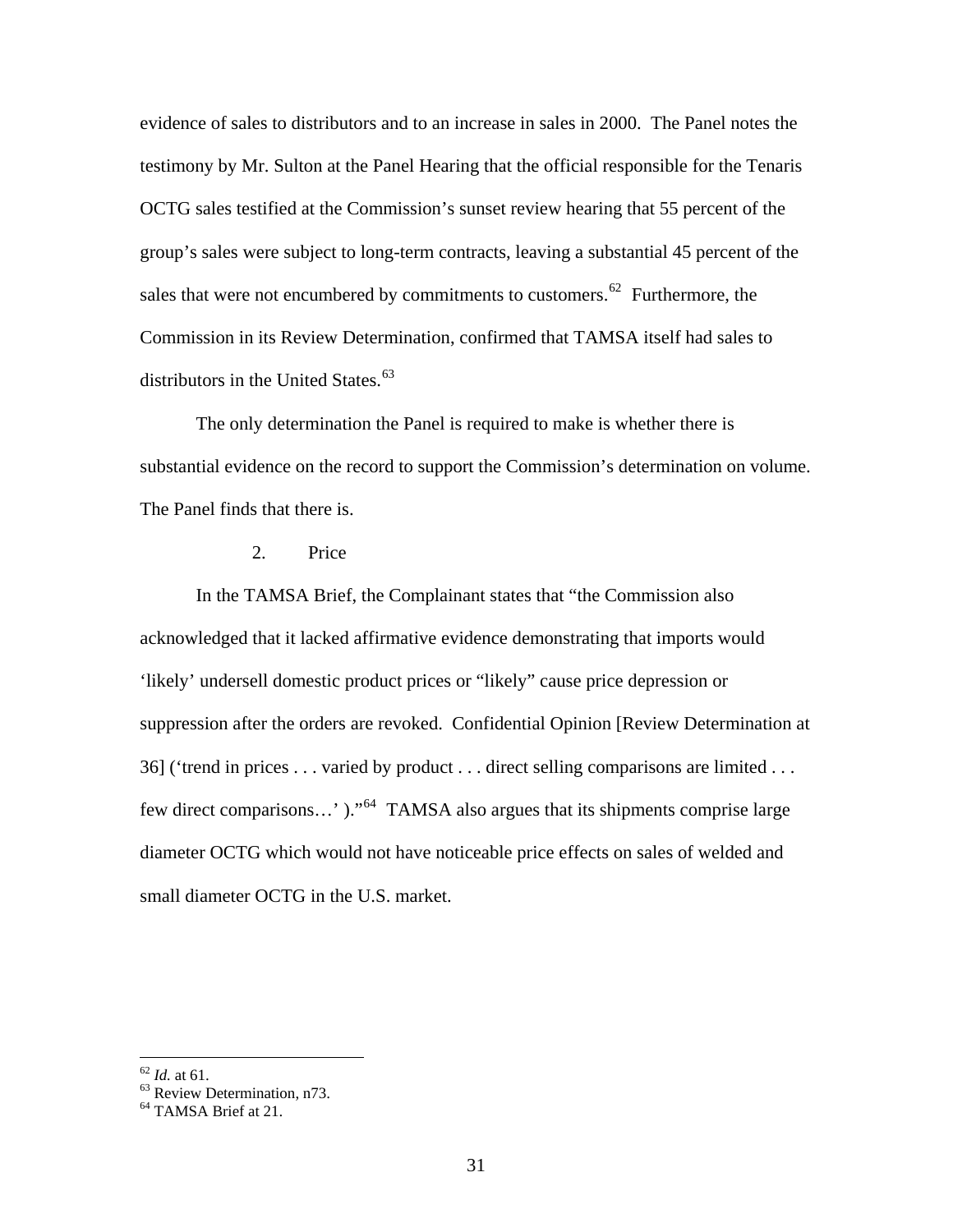The Panel finds TAMSA's statement regarding price depression or suppression to be misleading. On page 36 of its Review Determination, the full text referenced by TAMSA states:

While direct selling comparisons are limited because the subject producers had a limited presence in the U.S. market during the period of review, the few direct comparisons that can be made indicate that the subject casing and tubing generally undersold the domestic like product especially in 1999 and 2000. (Emphasis added).

 In the Commission Brief, the agency noted that, in its Original Investigation, it found that the domestic and imported OCTG were generally substitutable and that price is one of the most important factors in purchasing decisions. It also found that underselling by the subject merchandise was significant and that the cumulated imports also suppressed domestic prices to a significant degree. $65$ 

 With respect to the sunset review, the Commission noted that it did find price underselling by the subject OCTG, as noted above. The Commission further found that:

[g]iven [1] the likely significant volume of subject imports, [2] the high level of substitutability between the subject imports and domestic like product, [3] the importance of price in purchasing decisions, [4] the volatile nature of U.S. demand, and [5] the underselling by the subject imports in the original investigations and during the current review period casing and tubing from Mexico, Argentina, Italy, Japan and Korea likely would compete on the basis of price in order to gain additional market share in the absence of orders . . . and that such price-based competition

<span id="page-31-0"></span><sup>65</sup> Commission Brief at 77-78.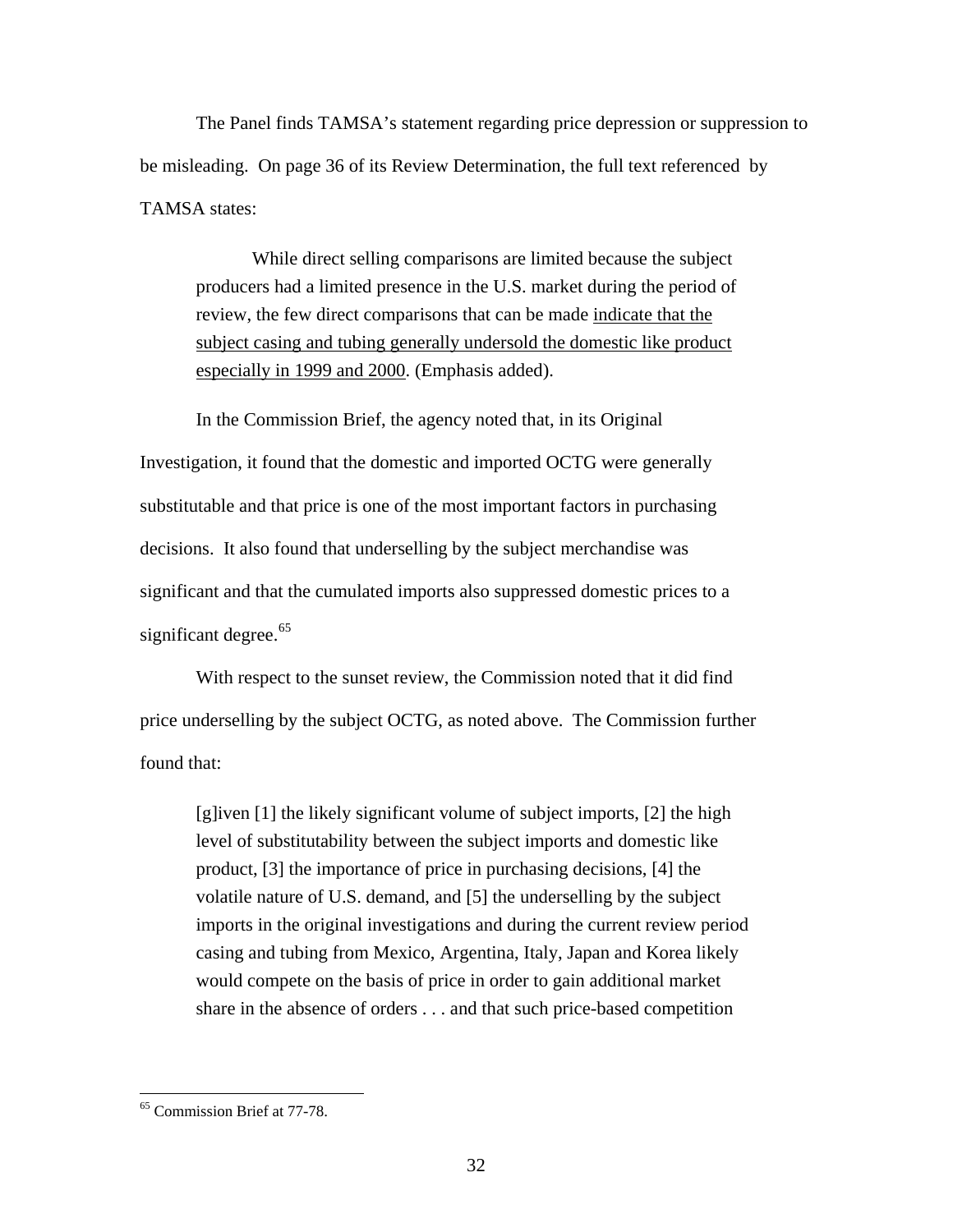by subject imports would likely would have significant depressing or suppressing affects on prices of the domestic like product.<sup>[66](#page-32-0)</sup>

 The Commission argues that, other than making references to its own sales strategy and price of certain of its products, TAMSA cites no evidence that would undercut the Commission's determination regarding the price effects of the subject merchandise as a whole.. The Panel is in agreement with the conclusion of the Commission. The Panel finds that the determination of the Commission that revocation of the orders would likely lead to significant price underselling and price suppression is supported by substantial evidence on the record.

#### 3. Impact on the Industry

TAMSA argues that that the Commission ". . . fails to analyze or discuss what evidence affirmatively demonstrates the industry's condition will worsen in the face of the current positive position of the industry, a lack of vulnerability, and strong demand conditions in the near term.<sup>[67](#page-32-1)</sup> TAMSA also argues that the agency "fails to analyze or discuss what evidence affirmatively supports its conclusions that cumulated subject imports, including those from Mexico, would likely significantly increase and likely have an adverse impact on 'the production, shipments, sales, market share, and revenues of the domestic industry. . . There is absolutely no showing by the Commission how these factors would result in the 'likely' erosion of the domestic industry's profitability as well at is ability to raise capital and make and maintain necessary capital investments."[68](#page-32-2)

<span id="page-32-0"></span> $66$  *Id* at 79.

<sup>&</sup>lt;sup>67</sup> TAMSA Brief at 23.

<span id="page-32-2"></span><span id="page-32-1"></span><sup>68</sup> *Id*. At 23-24.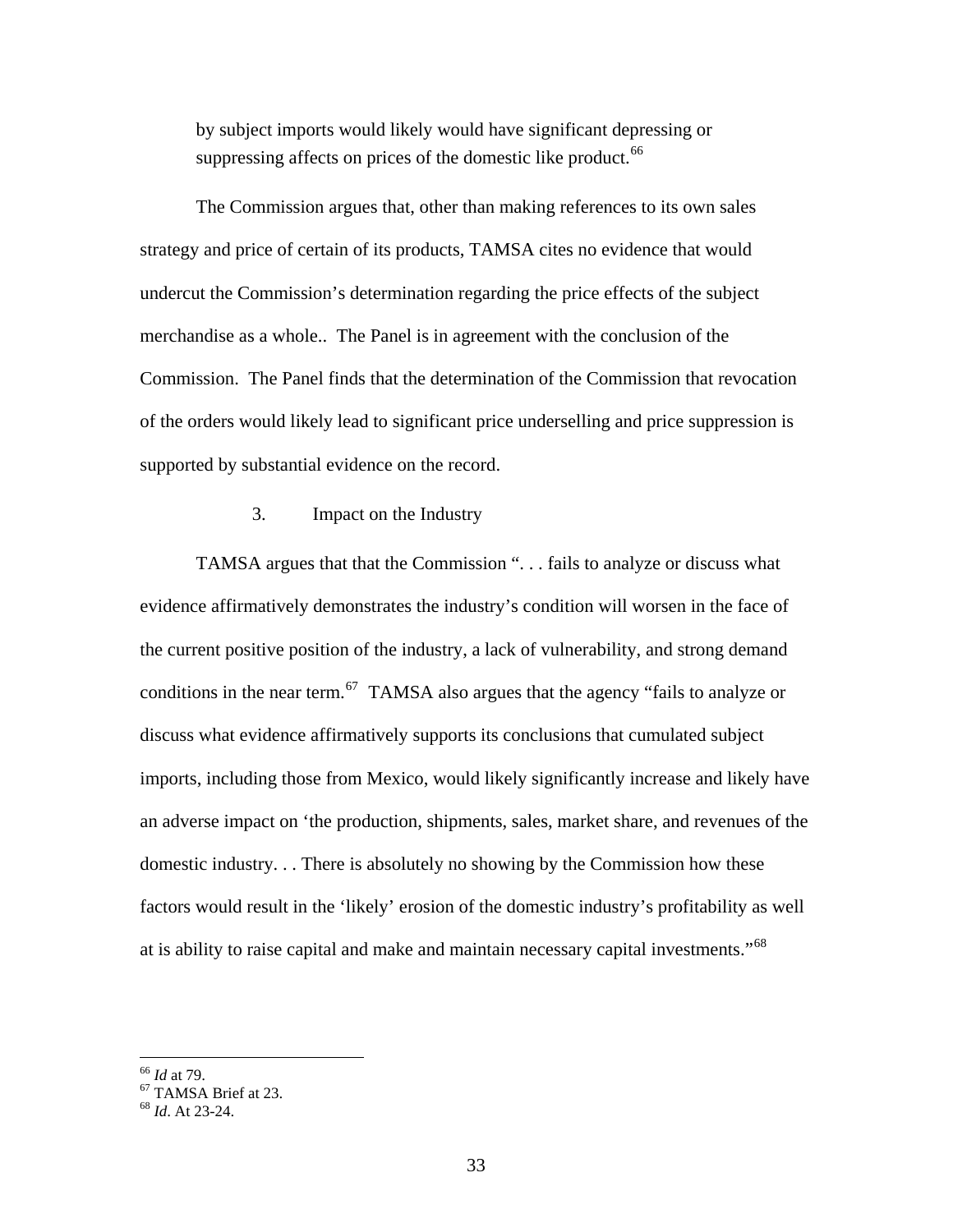In the Commission Brief, the agency focused on its findings in the Original Investigation, which it is directed to do under the Tariff Act. $^{69}$  $^{69}$  $^{69}$  The Commission found that the adverse impact of the cumulated imports was:

reflected in the poor operating performance of the domestic industry, despite a sharp increase in U.S. consumption. It was also reflected in the decline in U.S. market share . . . from 1992 – 1994. The Commission noted that during the years examined in the original investigation, subject imports captured a significant portion of the increase in consumption, and took market share away from domestic producers. Rev. Det. at 37. The Commission further found that the large volumes of cumulated subject imports, which purchasers generally viewed as good substitutes for the domestic product, were inhibiting the domestic industry from increasing market share and from raising prices. The Commission thus found in the original investigation that suppliers had to compete for market share and the lowest price would prevail. The Commission noted in addition that it determined that the adverse impact of cumulated subject imports was also reflected in the inability of the domestic industry to raise prices sufficiently to cover costs between 1992 and 1994.<sup>[70](#page-33-1)</sup>

Complainant cited no specific evidence on the record to refute the conclusions drawn by the Commission with respect to the Original Investigation.

 With respect to the record in the sunset review, the Commission acknowledged that the current condition of the domestic industry was positive, but concluded that the health of the industry could be attributed to the restraining effect of the antidumping and countervailing duty orders. The Commission had affirmatively determined that the revocation of the orders would likely lead to a significant increase in volume of the subject imports and that imported product would undersell the domestic like product and

 $69$  See n.52.

<span id="page-33-1"></span><span id="page-33-0"></span><sup>&</sup>lt;sup>70</sup> Commission Brief at 81–82.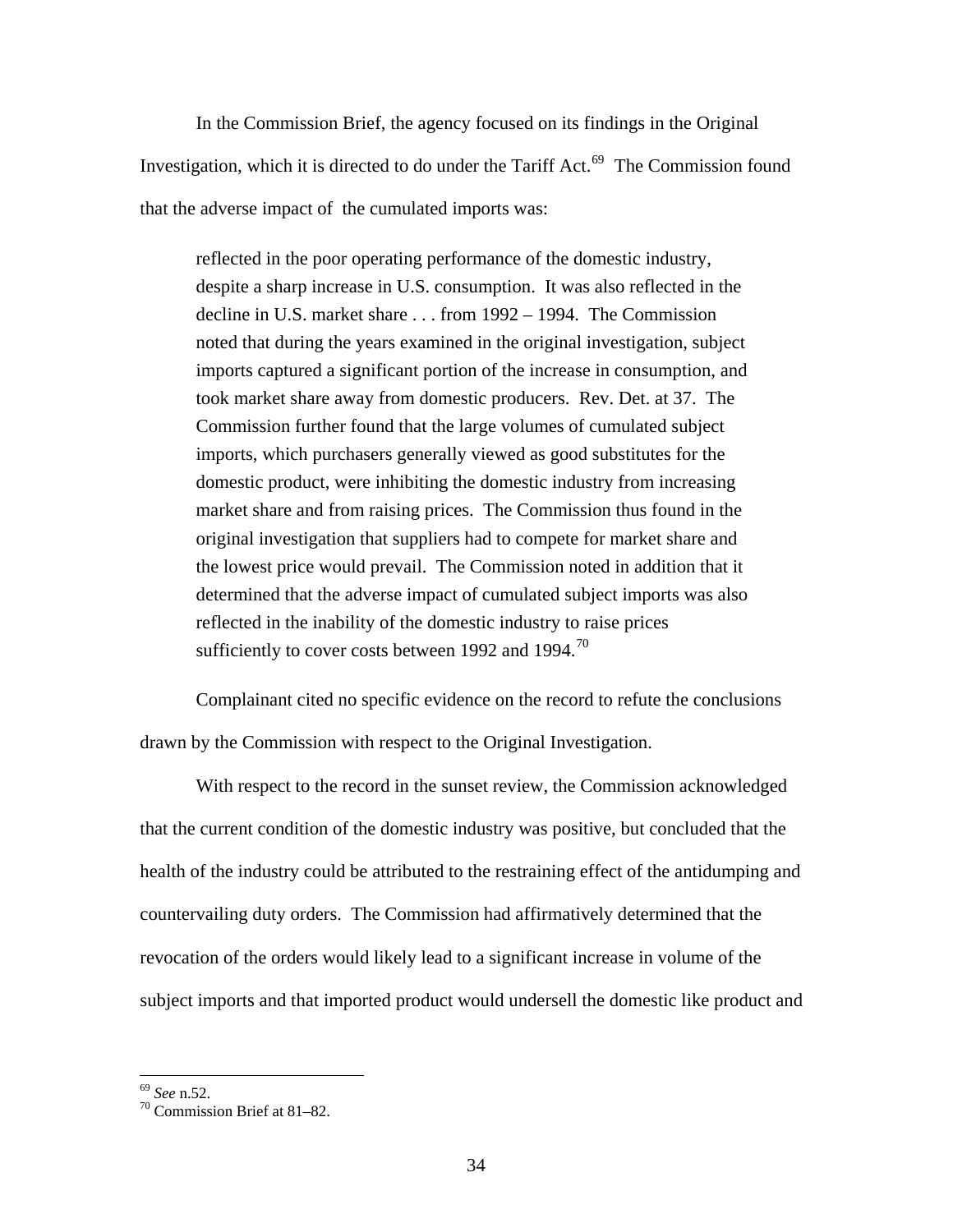significantly depress or suppress the domestic industry's prices.<sup>[71](#page-34-0)</sup> The Commission concluded that;

these developments likely would have a significant adverse impact on the production, shipments, sales, market share, and revenues of the domestic industry. It also found that this reduction in the domestic industry's production, shipments, sales, market share, and revenues would result in erosion of the domestic industry's profitability and its ability to raise capital and make and maintain necessary capital investments. Rev. Det. At 39-40.<sup>[72](#page-34-1)</sup>

Again, the Complainant cites no specific evidence on the record, other than references to sales policy by TAMSA, that would refute or undercut the conclusions drawn by the Commission.

 In a sunset determination analysis, the Commission is directed under the statute to give consideration to the conditions that existed before the underlying antidumping and countervailing duty orders were in effect. In addition, the Commission is directed to determine the probably impact of the revocation of such orders on the volume and pricing of the subject imports. Where there is a history of aggressive market share and pricing behavior activities on the part of the subject foreign producers, and where the conditions exist that suggest a likelihood of significant increases in volume and price underselling and price suppression, the Commission has generally found that the revocation of the

orders would have the requisite negative impact upon the domestic industry producing the like product. Furthermore, determinations made by the Commission on these bases have generally been upheld by the CIT and by NAFTA panels as well.

 $^{71}$  *Id.* at 82.

<span id="page-34-1"></span><span id="page-34-0"></span><sup>71</sup> *Id*. at 82. 72 *Id*. At 82-83.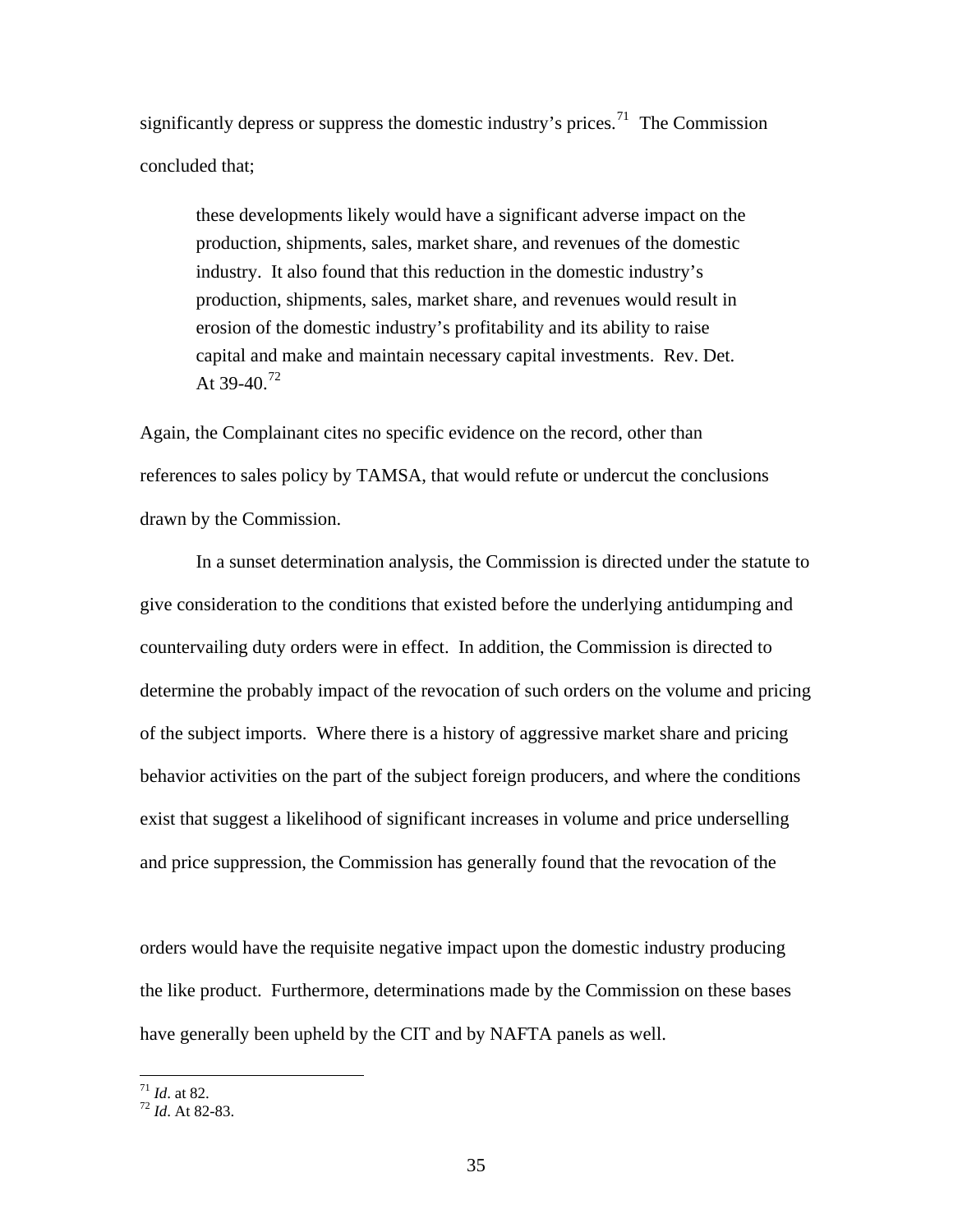As a case in point, the Panel notes again the material injury decision of the CIT in *Siderca*. With respect to the question of recurrence of material injury, the subject producers, the subject merchandise, the conditions of competition, the domestic industry, and the factors to be considered by the agency are identical to that found in the Commission determination that is the subject of this Panel review. In *Siderca*, the CIT ruled that:

- (1) [Volume] Accordingly, the evidence provided by the ITC is sufficient to support the conclusion that there would likely be a significant volume of imports into the U.S. upon revocation of the orders, owing to non-Tenaris Group subject producers' available capacity, and the economic incentives that Tenaris Group members have to enter the last market in which they do not have dominance, in which prices are high, and where they already have established customers $^{73}$  $^{73}$  $^{73}$ .
- . . . (2) [Price] The ITC's determination demonstrates that the behavior of the producers reviewed here caused price effects in the past, that their goods are substitutable for domestic goods, and that they are likely to compete on the basis of price. The ITC has thus provided "such relevant evidence as a reasonable mind might accept as adequate to support a conclusion."<sup>[74](#page-35-1)</sup>
- . . . (3) [Impact on the Industry] Accordingly, the court holds that the ITC has provided substantial evidence to ground its finding that the probable or "likely" impact of subject imports would be significant, enough so as to support a finding that material injury would likely recur.<sup>[75](#page-35-2)</sup>

For the reasons stated herein, and consistent with the decision of the CIT in

the parallel case, the Panel finds that the determination that the revocation of the

antidumping order and countervailing order on OCTG from Argentina, Italy, Japan,

Korea, and Mexico would be likely to lead to the continuation or recurrence of material

injury to an industry in the United States within a reasonably foreseeable time is

supported by substantial evidence on the record and otherwise in accordance with law.

<span id="page-35-1"></span><span id="page-35-0"></span><sup>73</sup> *Siderca* at 1368. 74 *Id*. at 1369. 75 *Id.* at 1370.

<span id="page-35-2"></span>